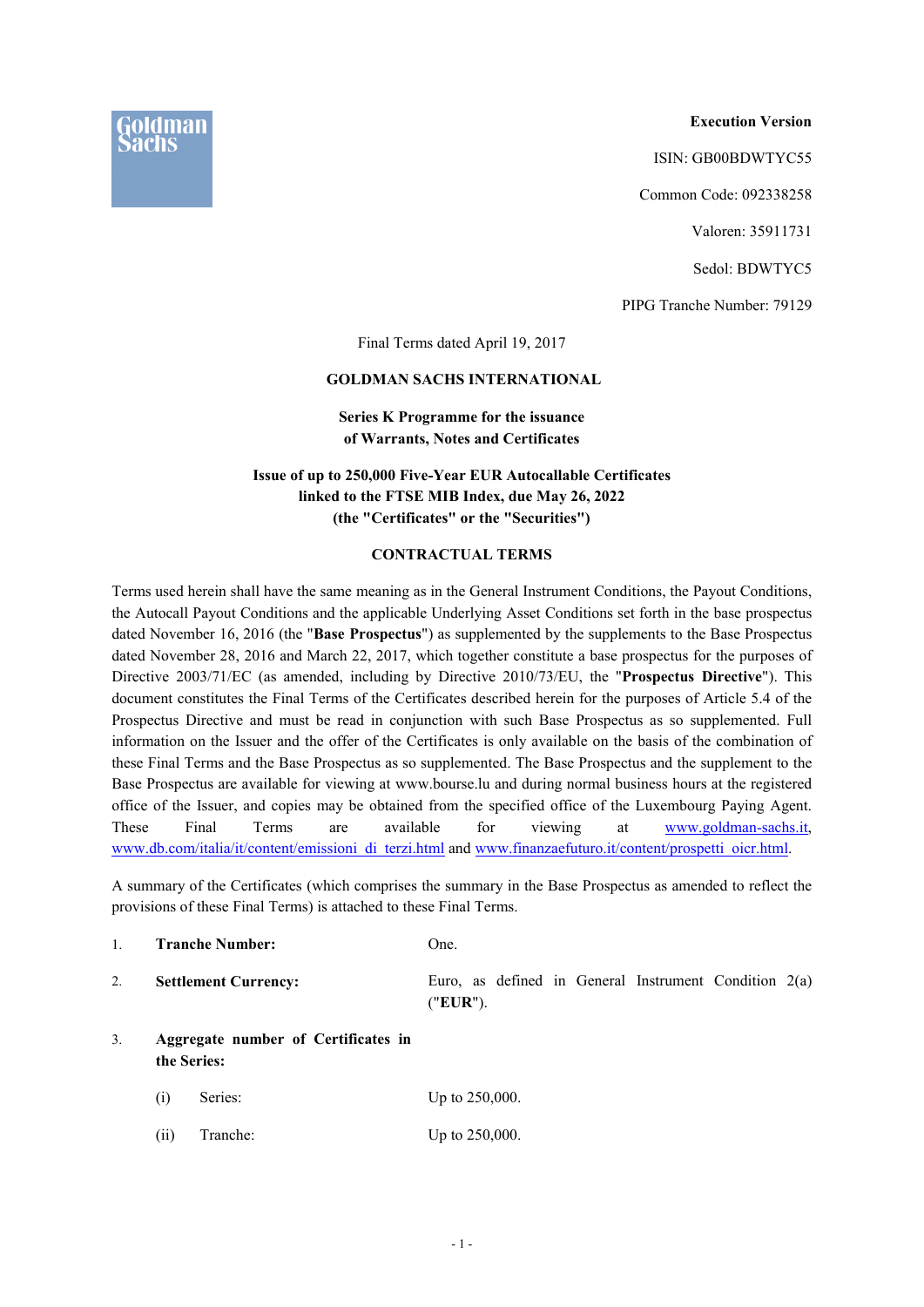|     | (iii) | Trading in Nominal:                                                                                                      | Not Applicable.                                                             |
|-----|-------|--------------------------------------------------------------------------------------------------------------------------|-----------------------------------------------------------------------------|
|     | (iv)  | Nominal Amount:                                                                                                          | Not Applicable.                                                             |
| 4.  |       | <b>Issue Price:</b>                                                                                                      | EUR 100 per Certificate.                                                    |
| 5.  |       | <b>Calculation Amount:</b>                                                                                               | <b>EUR 100.</b>                                                             |
| 6.  |       | <b>Issue Date:</b>                                                                                                       | May 26, 2017.                                                               |
| 7.  |       | <b>Maturity Date:</b>                                                                                                    | Scheduled Maturity Date is May 26, 2022.                                    |
|     | (i)   | Strike Date:                                                                                                             | Not Applicable.                                                             |
|     | (ii)  | Relevant<br>Determination<br>Date<br>(General Instrument Condition<br>$2(a)$ :                                           | Final Reference Date.                                                       |
|     | (iii) | Scheduled Determination Date:                                                                                            | Not Applicable.                                                             |
|     | (iv)  | First Maturity Date<br>Specific<br>Adjustment:                                                                           | Not Applicable.                                                             |
|     | (v)   | Second Maturity Date Specific<br>Adjustment:                                                                             | Applicable.                                                                 |
|     |       | Specified Day(s) for the<br>of<br>"Second<br>purposes<br>Maturity Date<br>Specific<br>Adjustment":                       | Five Business Days.                                                         |
|     |       | Maturity Date Business<br>Day Convention for the<br>purposes of the "Second<br>Maturity Date<br>Specific<br>Adjustment": | Following Business Day Convention.                                          |
|     | (vi)  | <b>Business Day Adjustment:</b>                                                                                          | Not Applicable.                                                             |
|     | (vii) | American Style Adjustment:                                                                                               | Not Applicable.                                                             |
| 8.  |       | <b>Underlying Asset(s):</b>                                                                                              | The Index (as defined below).                                               |
|     |       | <b>VALUATION PROVISIONS</b>                                                                                              |                                                                             |
| 9.  |       | <b>Valuation Date(s):</b>                                                                                                | May 21, 2018, May 20, 2019, May 19, 2020, May 19, 2021<br>and May 19, 2022. |
|     |       | Final Reference Date:                                                                                                    | The Valuation Date scheduled to fall on May 19, 2022.                       |
| 10. |       | <b>Entry Level Observation Dates:</b>                                                                                    | Not Applicable.                                                             |
| 11. |       | <b>Initial Valuation Date:</b>                                                                                           | May 19, 2017.                                                               |
| 12. |       | Averaging:                                                                                                               | Not Applicable.                                                             |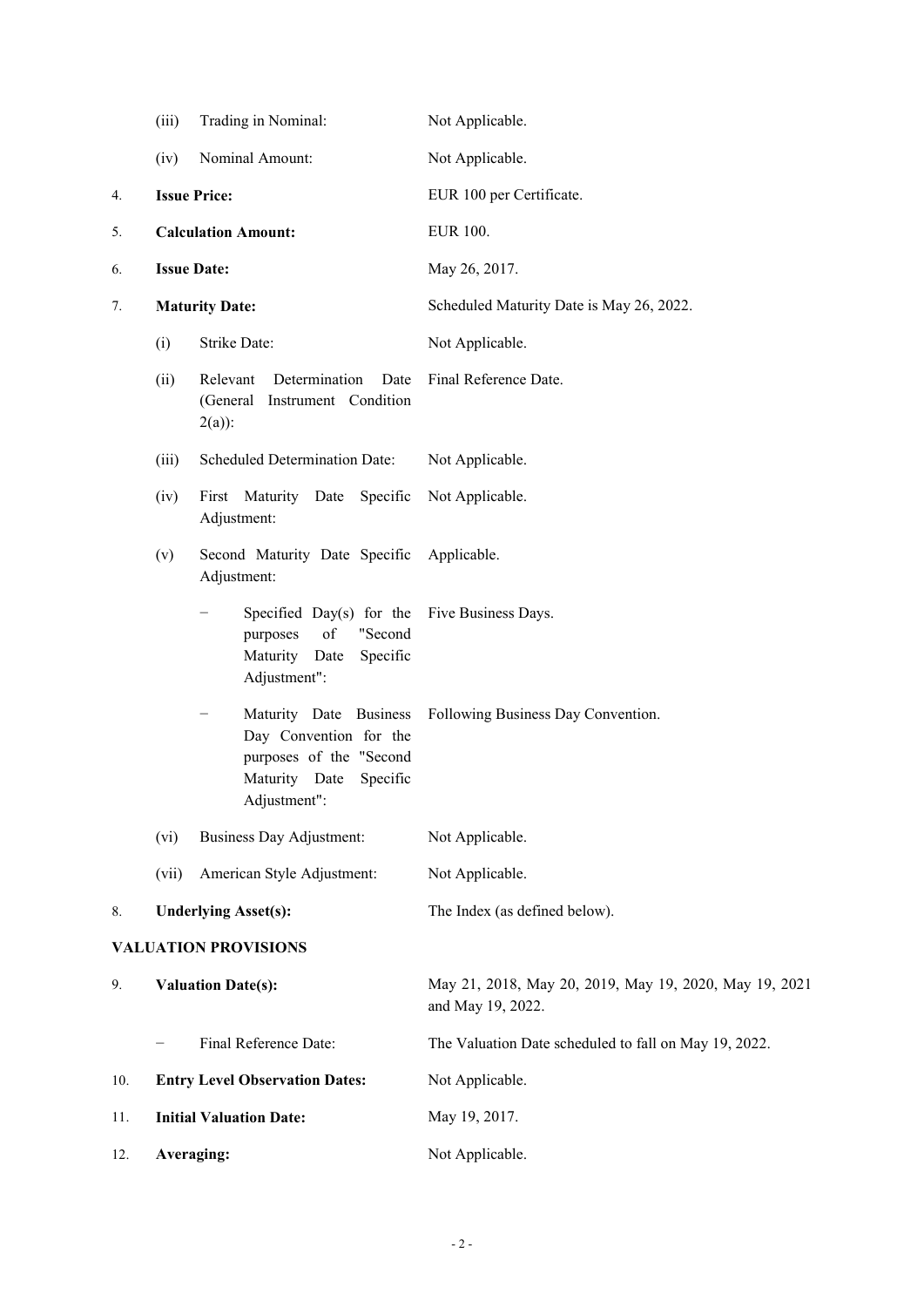| <b>Asset Initial Price:</b><br>Initial Closing Price.<br>13.<br>Not Applicable.<br><b>Adjusted Asset Final Reference Date:</b><br>14.<br><b>Adjusted Asset Initial Reference Date:</b><br>Not Applicable.<br>15.<br>Not Applicable.<br>16.<br><b>FX (Final) Valuation Date:</b><br><b>FX (Initial) Valuation Date:</b><br>17.<br>Not Applicable.<br>Not Applicable.<br>18.<br><b>Final FX Valuation Date:</b><br><b>Initial FX Valuation Date:</b><br>19.<br>Not Applicable.<br><b>COUPON PAYOUT CONDITIONS</b><br><b>Coupon Payout Conditions:</b><br>20.<br>Not Applicable.<br>21.<br><b>Interest Basis:</b><br>Not Applicable.<br><b>Interest Commencement Date:</b><br>Not Applicable.<br>22.<br>23.<br><b>Fixed Rate Instrument Conditions</b><br>Not Applicable.<br>(General Instrument Condition 11):<br>24.<br><b>BRL FX Conditions (Coupon Payout)</b><br>Not Applicable. |  |
|------------------------------------------------------------------------------------------------------------------------------------------------------------------------------------------------------------------------------------------------------------------------------------------------------------------------------------------------------------------------------------------------------------------------------------------------------------------------------------------------------------------------------------------------------------------------------------------------------------------------------------------------------------------------------------------------------------------------------------------------------------------------------------------------------------------------------------------------------------------------------------|--|
|                                                                                                                                                                                                                                                                                                                                                                                                                                                                                                                                                                                                                                                                                                                                                                                                                                                                                    |  |
|                                                                                                                                                                                                                                                                                                                                                                                                                                                                                                                                                                                                                                                                                                                                                                                                                                                                                    |  |
|                                                                                                                                                                                                                                                                                                                                                                                                                                                                                                                                                                                                                                                                                                                                                                                                                                                                                    |  |
|                                                                                                                                                                                                                                                                                                                                                                                                                                                                                                                                                                                                                                                                                                                                                                                                                                                                                    |  |
|                                                                                                                                                                                                                                                                                                                                                                                                                                                                                                                                                                                                                                                                                                                                                                                                                                                                                    |  |
|                                                                                                                                                                                                                                                                                                                                                                                                                                                                                                                                                                                                                                                                                                                                                                                                                                                                                    |  |
|                                                                                                                                                                                                                                                                                                                                                                                                                                                                                                                                                                                                                                                                                                                                                                                                                                                                                    |  |
|                                                                                                                                                                                                                                                                                                                                                                                                                                                                                                                                                                                                                                                                                                                                                                                                                                                                                    |  |
|                                                                                                                                                                                                                                                                                                                                                                                                                                                                                                                                                                                                                                                                                                                                                                                                                                                                                    |  |
|                                                                                                                                                                                                                                                                                                                                                                                                                                                                                                                                                                                                                                                                                                                                                                                                                                                                                    |  |
|                                                                                                                                                                                                                                                                                                                                                                                                                                                                                                                                                                                                                                                                                                                                                                                                                                                                                    |  |
|                                                                                                                                                                                                                                                                                                                                                                                                                                                                                                                                                                                                                                                                                                                                                                                                                                                                                    |  |
| Condition $1.1(c)$ :                                                                                                                                                                                                                                                                                                                                                                                                                                                                                                                                                                                                                                                                                                                                                                                                                                                               |  |
| Not Applicable.<br>25.<br>FX.<br><b>Security Conditions</b><br>(Coupon<br>Payout Condition 1.1(d)):                                                                                                                                                                                                                                                                                                                                                                                                                                                                                                                                                                                                                                                                                                                                                                                |  |
| 26.<br><b>Floating Rate Instrument Conditions</b><br>Not Applicable.<br>(General Instrument Condition 12):                                                                                                                                                                                                                                                                                                                                                                                                                                                                                                                                                                                                                                                                                                                                                                         |  |
| Change of Interest Basis (General<br>Not Applicable.<br>27.<br><b>Instrument Condition 13):</b>                                                                                                                                                                                                                                                                                                                                                                                                                                                                                                                                                                                                                                                                                                                                                                                    |  |
| Conditional Coupon (Coupon Payout Not Applicable.<br>28.<br>Condition 1.3):                                                                                                                                                                                                                                                                                                                                                                                                                                                                                                                                                                                                                                                                                                                                                                                                        |  |
| <b>Accrual Coupon (Coupon Not Applicable.</b><br>29.<br>Range<br><b>Payout Condition 1.4):</b>                                                                                                                                                                                                                                                                                                                                                                                                                                                                                                                                                                                                                                                                                                                                                                                     |  |
| <b>AUTOCALL PAYOUT CONDITIONS</b>                                                                                                                                                                                                                                                                                                                                                                                                                                                                                                                                                                                                                                                                                                                                                                                                                                                  |  |
| Automatic Early Exercise (General Applicable.<br>30.<br><b>Instrument Condition 15):</b>                                                                                                                                                                                                                                                                                                                                                                                                                                                                                                                                                                                                                                                                                                                                                                                           |  |
| Applicable Date(s):<br>Each Autocall Observation Date.<br>(i)                                                                                                                                                                                                                                                                                                                                                                                                                                                                                                                                                                                                                                                                                                                                                                                                                      |  |
| Automatic<br>Exercise<br>Each date set forth in the Autocall Table in the column<br>(ii)<br>Early<br>$Date(s)$ :<br>entitled "Automatic Early Exercise Date".                                                                                                                                                                                                                                                                                                                                                                                                                                                                                                                                                                                                                                                                                                                      |  |
| Not Applicable.<br>First<br>Automatic<br>Early<br>(a)<br>Specific<br>Exercise Date                                                                                                                                                                                                                                                                                                                                                                                                                                                                                                                                                                                                                                                                                                                                                                                                 |  |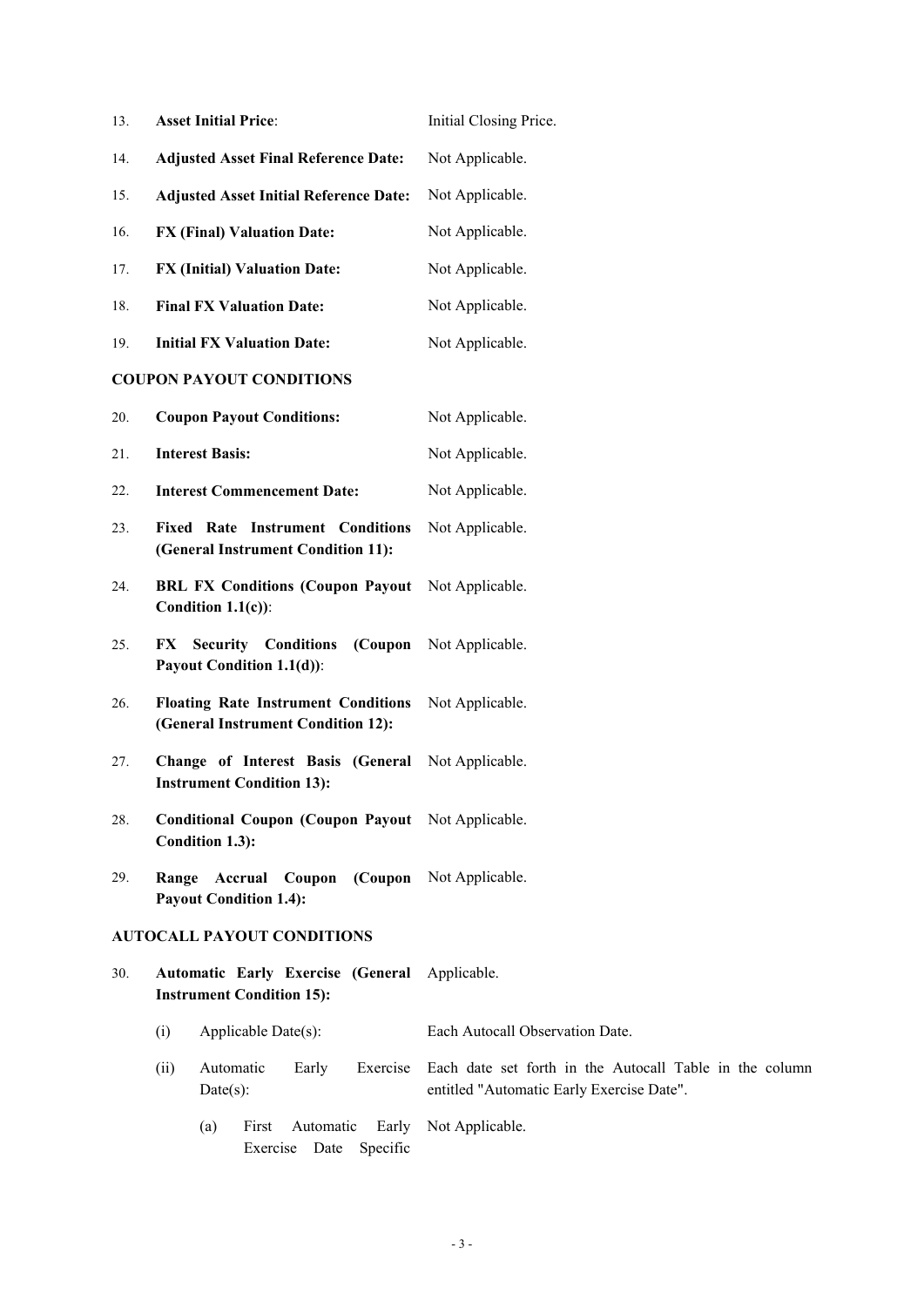Adjustment:

|     |       | (b)<br>Second Automatic Early Applicable.<br>Exercise Date<br>Specific<br>Adjustment:                                                             |                                                                                                                                                                                                                                                 |
|-----|-------|---------------------------------------------------------------------------------------------------------------------------------------------------|-------------------------------------------------------------------------------------------------------------------------------------------------------------------------------------------------------------------------------------------------|
|     |       | Automatic Early Exercise<br>Specified Day(s) for the<br>of<br>"Second<br>purposes<br>Automatic Early Exercise<br>Date<br>Specific<br>Adjustment": | Five Business Days.                                                                                                                                                                                                                             |
|     |       | Exercise<br>Determination<br>Date:                                                                                                                | Relevant Automatic Early The Applicable Date corresponding to such Scheduled<br>Automatic Early Exercise Date.                                                                                                                                  |
|     | (iii) | Automatic<br>Early<br>Exercise<br>Amount(s):                                                                                                      | In respect of each Applicable Date, the Autocall Event<br>Amount corresponding to such Applicable Date.                                                                                                                                         |
| 31. |       | <b>Autocall Payout Conditions:</b>                                                                                                                | Applicable.                                                                                                                                                                                                                                     |
|     | (i)   | Autocall Event:                                                                                                                                   | Applicable, for the purposes of the definition of "Autocall<br>Event" in the Autocall Payout Conditions, Autocall<br>Reference Value greater than or equal to the Autocall Level<br>is applicable in respect of each Autocall Observation Date. |
|     |       | N <sub>0</sub><br>Amount<br>Coupon<br>following<br>payable<br>Autocall Event:                                                                     | Not Applicable.                                                                                                                                                                                                                                 |
|     | (ii)  | Autocall Reference Value:                                                                                                                         | Autocall Closing Price.                                                                                                                                                                                                                         |
|     | (iii) | Autocall Level:                                                                                                                                   | In respect of the Asset and each Autocall Observation Date,<br>100 per cent. (100%) of the Asset Initial Price.                                                                                                                                 |
|     | (iv)  | <b>Autocall Observation Date:</b>                                                                                                                 | Each date set forth in the Autocall Table in the column<br>entitled "Autocall Observation Date".                                                                                                                                                |
|     | (v)   | <b>Autocall Event Amount:</b>                                                                                                                     | In respect of each Autocall Observation Date, the amount set<br>forth in the Autocall Table in the column entitled "Autocall<br>Event Amount" in the row corresponding to such Autocall<br>Observation Date.                                    |

| AUTOCALL TABLE                                          |                                      |                              |
|---------------------------------------------------------|--------------------------------------|------------------------------|
| <b>Autocall Observation Date</b>                        | <b>Automatic Early Exercise Date</b> | <b>Autocall Event Amount</b> |
| The Valuation Date scheduled to<br>fall on May 21, 2018 | May 28, 2018                         | <b>EUR 110</b>               |
| The Valuation Date scheduled to<br>fall on May 20, 2019 | May 27, 2019                         | <b>EUR 120</b>               |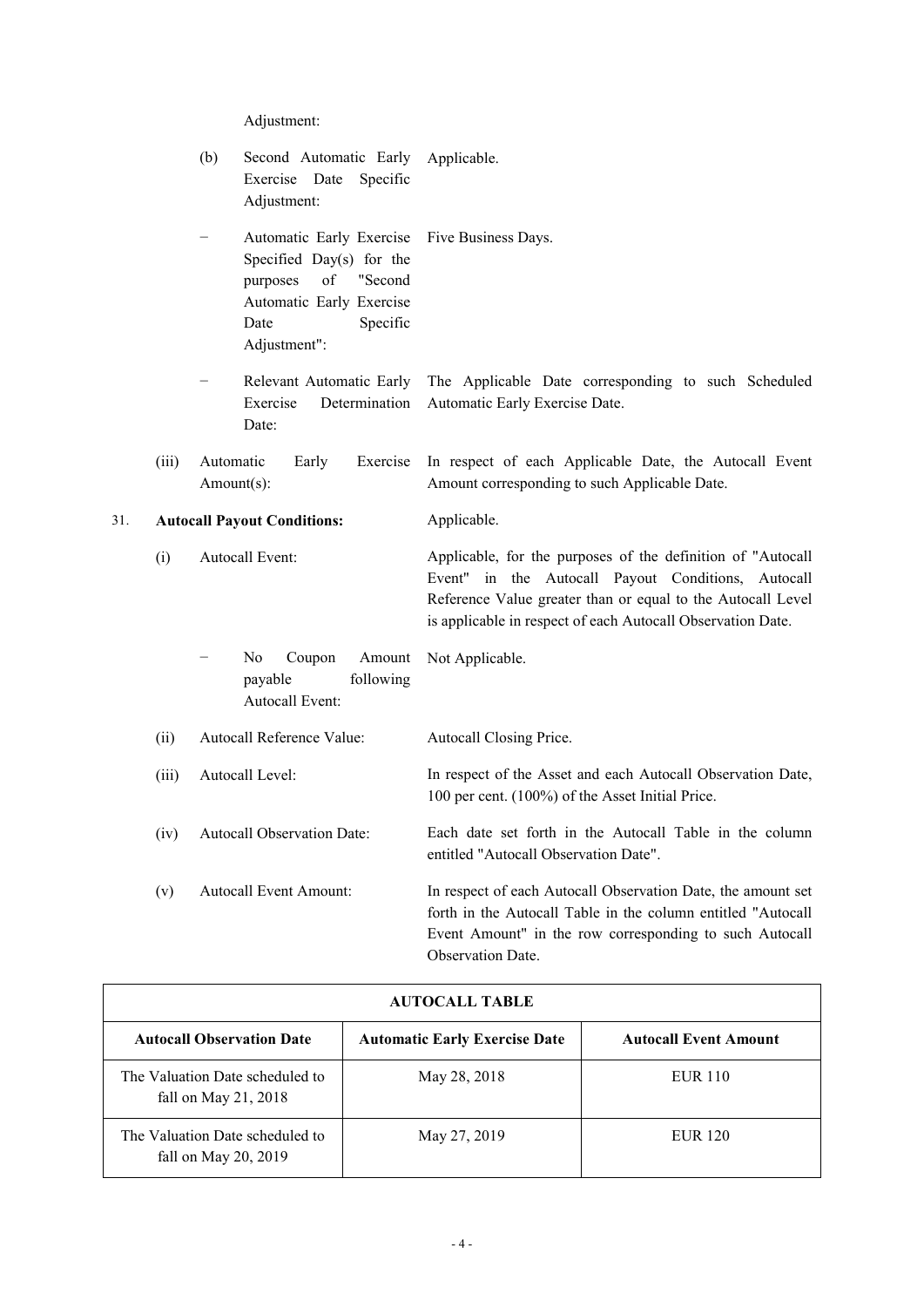| The Valuation Date scheduled to<br>fall on May $19, 2020$ | May 26, 2020 | <b>EUR 130</b> |
|-----------------------------------------------------------|--------------|----------------|
| The Valuation Date scheduled to<br>fall on May $19, 2021$ | May 26, 2021 | <b>EUR 140</b> |

## **SETTLEMENT AMOUNT AND PAYOUT CONDITIONS**

| 32. |                 | Settlement:                                                     | Cash Settlement is applicable. |
|-----|-----------------|-----------------------------------------------------------------|--------------------------------|
| 33. | <b>Single</b>   | Payout<br>Limb<br>Condition 1.1):                               | (Payout Not Applicable.        |
| 34. | <b>Multiple</b> | Payout<br>Limb<br>Condition 1.2):                               | (Payout Applicable.            |
|     | (i)             | Event<br><b>Trigger</b><br>Condition $1.2(a)(i)$ :              | (Payout Applicable.            |
|     |                 | (a)<br>Trigger Payout 1:                                        | Applicable.                    |
|     |                 | Trigger Percentage:<br>—                                        | 150 per cent. (150%).          |
|     |                 | (b)<br>Trigger Payout 2:                                        | Not Applicable.                |
|     |                 | (c)<br>Trigger Cap:                                             | Not Applicable.                |
|     |                 | (d)<br>Trigger Floor:                                           | Not Applicable.                |
|     | (ii)            | Payout 1 (Payout Condition<br>$1.2(b)(i)(A))$ :                 | Applicable.                    |
|     |                 | Redemption Percentage: 100 per cent. (100%).                    |                                |
|     | (iii)           | Payout 2 (Payout Condition Not Applicable.<br>$1.2(b)(i)(B))$ : |                                |
|     | (iv)            | Payout 3 (Payout Condition Not Applicable.<br>$1.2(b)(i)(C))$ : |                                |
|     | (v)             | Payout 4 (Payout Condition Not Applicable.<br>$1.2(b)(i)(D))$ : |                                |
|     | (vi)            | Payout 5 (Payout Condition Not Applicable.<br>$1.2(b)(i)(E))$ : |                                |
|     | (vii)           | Payout 6 (Payout Condition Not Applicable.<br>$1.2(b)(i)(F)$ :  |                                |
|     | (viii)          | Payout 7 (Payout Condition Not Applicable.<br>$1.2(b)(i)(G))$ : |                                |
|     | (ix)            | Payout 8 (Payout Condition Not Applicable.                      |                                |

**1.2(b)(i)(H)):**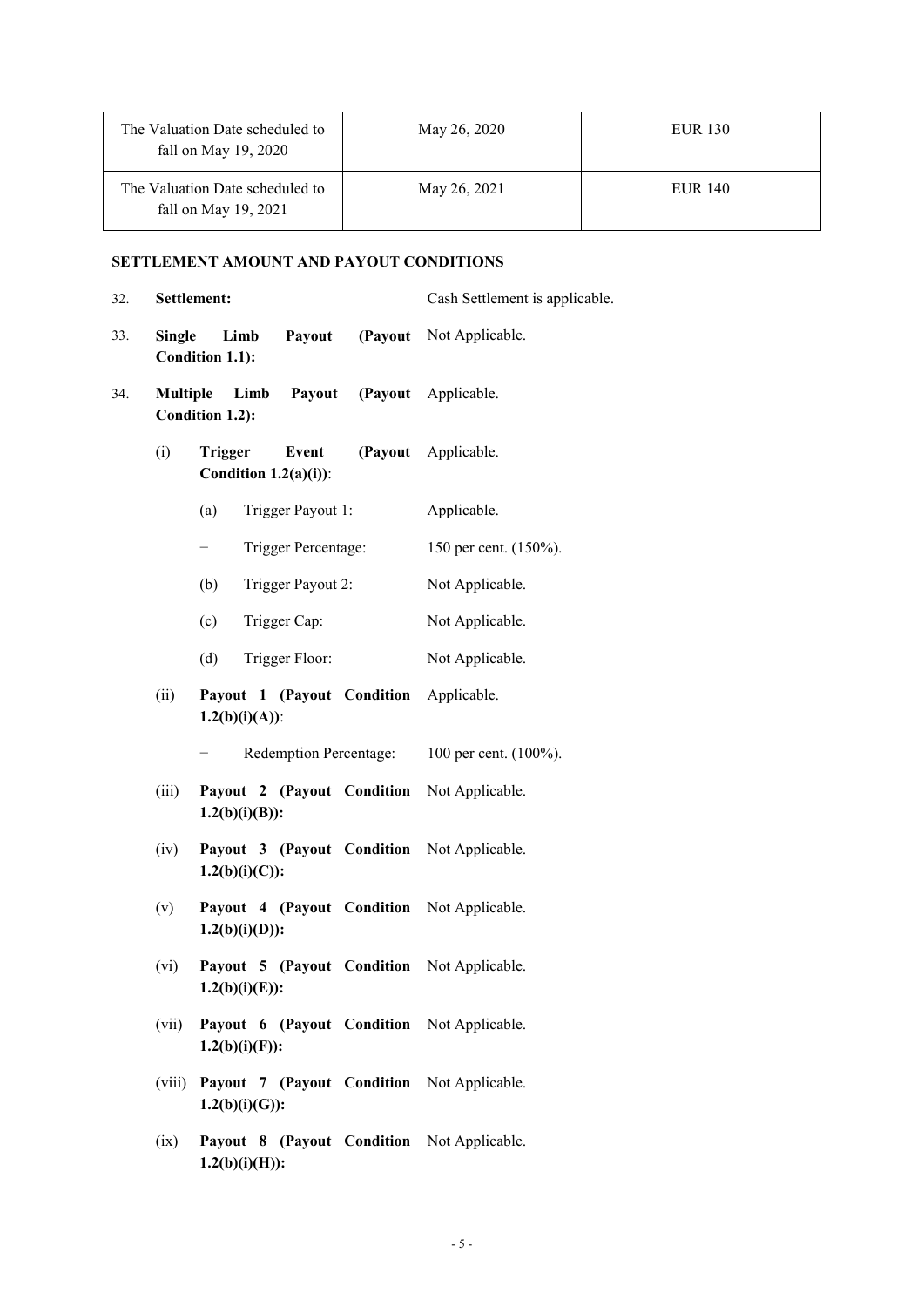|     | (x)      | <b>Downside</b><br>Cash<br><b>Settlement</b><br>(Payout Condition $1.2(c)(i)(A))$ : | Applicable, for the purpose of Payout Condition $1.2(c)(i)(A)$ ,<br>Single Asset is applicable.                                                                      |
|-----|----------|-------------------------------------------------------------------------------------|----------------------------------------------------------------------------------------------------------------------------------------------------------------------|
|     |          | Minimum Percentage:<br>(a)                                                          | Not Applicable.                                                                                                                                                      |
|     |          | Final Value:<br>(b)                                                                 | Final Closing Price.                                                                                                                                                 |
|     |          | Initial Value:<br>(c)                                                               | 100 per cent. (100%) of the Initial Closing Price.                                                                                                                   |
|     |          | (d)<br>Downside Cap:                                                                | Not Applicable.                                                                                                                                                      |
|     |          | Downside Floor:<br>(e)                                                              | Not Applicable.                                                                                                                                                      |
|     |          | (f)<br>Asset FX:                                                                    | Not Applicable.                                                                                                                                                      |
|     | (xi)     | <b>Downside Physical Settlement</b><br>(Payout Condition 1.2(c)(ii)):               | Not Applicable.                                                                                                                                                      |
| 35. | $1.3$ :  | <b>Warrants Payout (Payout Condition</b>                                            | Not Applicable.                                                                                                                                                      |
| 36. |          | Barrier Event Conditions (Payout Applicable.<br><b>Condition 2):</b>                |                                                                                                                                                                      |
|     | (i)      | Barrier Event:                                                                      | Applicable, for the purposes of the definition of "Barrier<br>Event" in the Payout Conditions, Barrier Reference Value<br>less than the Barrier Level is applicable. |
|     | (ii)     | Barrier Reference Value:                                                            | Barrier Closing Price.                                                                                                                                               |
|     | (iii)    | Barrier Level:                                                                      | 70 per cent. (70%) of the Asset Initial Price.                                                                                                                       |
|     | (iv)     | Barrier Observation Period:                                                         | Not Applicable.                                                                                                                                                      |
| 37. |          | <b>Trigger Event Conditions (Payout</b><br><b>Condition 3):</b>                     | Applicable.                                                                                                                                                          |
|     | (i)      | Trigger Event:                                                                      | Applicable, for the purposes of the definition of "Trigger<br>Event" in the Payout Conditions, Trigger Reference Value<br>less than the Trigger Level is applicable. |
|     | (ii)     | Trigger Reference Value:                                                            | Trigger Closing Price.                                                                                                                                               |
|     | (iii)    | Trigger Level:                                                                      | 100 per cent. (100%) of the Asset Initial Price.                                                                                                                     |
|     | (iv)     | Trigger Observation Period:                                                         | Not Applicable.                                                                                                                                                      |
| 38. |          | <b>Currency Conversion:</b>                                                         | Not Applicable.                                                                                                                                                      |
| 39. | Physical | Settlement<br>(General<br><b>Instrument Condition 7(e)):</b>                        | Not Applicable.                                                                                                                                                      |
| 40. | Amount:  | Non-scheduled<br>Early<br>Repayment                                                 | Fair Market Value.                                                                                                                                                   |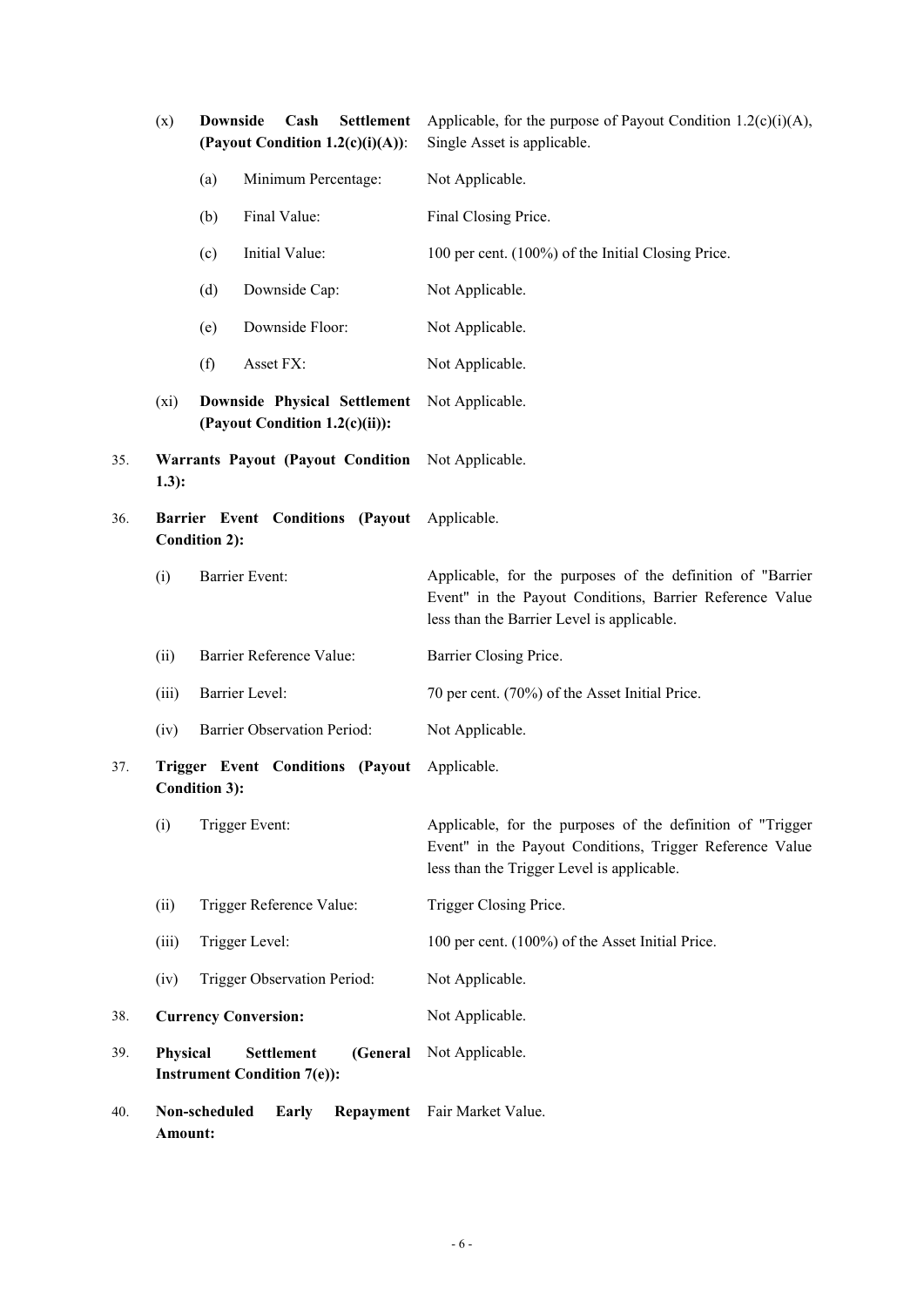− Adjusted for any reasonable Applicable. expenses and costs:

## **EXERCISE PROVISIONS**

| 41. | <b>Exercise Style of Certificates (General</b><br><b>Instrument Condition 7):</b> | The Certificates are European Style Instruments. General<br>Instrument Condition 7(b) is applicable.                                                                             |  |
|-----|-----------------------------------------------------------------------------------|----------------------------------------------------------------------------------------------------------------------------------------------------------------------------------|--|
| 42. | <b>Exercise Period:</b>                                                           | Not Applicable.                                                                                                                                                                  |  |
| 43. | <b>Specified Exercise Dates:</b>                                                  | Not Applicable.                                                                                                                                                                  |  |
| 44. | <b>Expiration Date:</b>                                                           | If:                                                                                                                                                                              |  |
|     |                                                                                   | an Automatic Early Exercise Event does not occur on<br>(i)<br>any Applicable Date, the Final Reference Date; or                                                                  |  |
|     |                                                                                   | (ii)<br>an Automatic Early Exercise Event occurs on any<br>Applicable Date, such Applicable Date.                                                                                |  |
|     | Expiration<br>Date<br>is<br><b>Business Day Adjusted:</b>                         | Not Applicable.                                                                                                                                                                  |  |
| 45. | Redemption at the option of the Issuer<br>(General Instrument Condition 16):      | Not Applicable.                                                                                                                                                                  |  |
| 46. | Automatic<br><b>Exercise</b><br>(General<br><b>Instrument Condition 7(i)):</b>    | The Certificates are Automatic Exercise Instruments –<br>General Instrument Condition 7(i) is applicable, save that<br>General Instrument Condition 7(i)(iii) is not applicable. |  |
| 47. | Minimum Exercise Number (General<br><b>Instrument Condition 10(a)):</b>           | Not Applicable.                                                                                                                                                                  |  |
| 48. | Permitted<br><b>Multiple</b><br>(General<br><b>Instrument Condition 10(a)):</b>   | Not Applicable.                                                                                                                                                                  |  |
| 49. | <b>Maximum Exercise Number:</b>                                                   | Not Applicable.                                                                                                                                                                  |  |
| 50. | <b>Strike Price:</b>                                                              | Not Applicable.                                                                                                                                                                  |  |
| 51. | <b>Closing Value:</b>                                                             | Not Applicable.                                                                                                                                                                  |  |

## **SHARE LINKED INSTRUMENT / INDEX LINKED INSTRUMENT / COMMODITY LINKED INSTRUMENT / FX LINKED INSTRUMENT / INFLATION LINKED INSTRUMENT / MULTI-ASSET BASKET LINKED INSTRUMENT**

| 52. | <b>Type of Certificates:</b>                                              | The Certificates are Index Linked Instruments – the Index<br>Linked Conditions are applicable. |
|-----|---------------------------------------------------------------------------|------------------------------------------------------------------------------------------------|
| 53. | <b>Share Linked Instruments:</b>                                          | Not Applicable.                                                                                |
| 54. | <b>Index Linked Instruments:</b>                                          | Applicable.                                                                                    |
|     | Single Index, Index Basket or Single Index.<br>(i)<br>Multi-Asset Basket: |                                                                                                |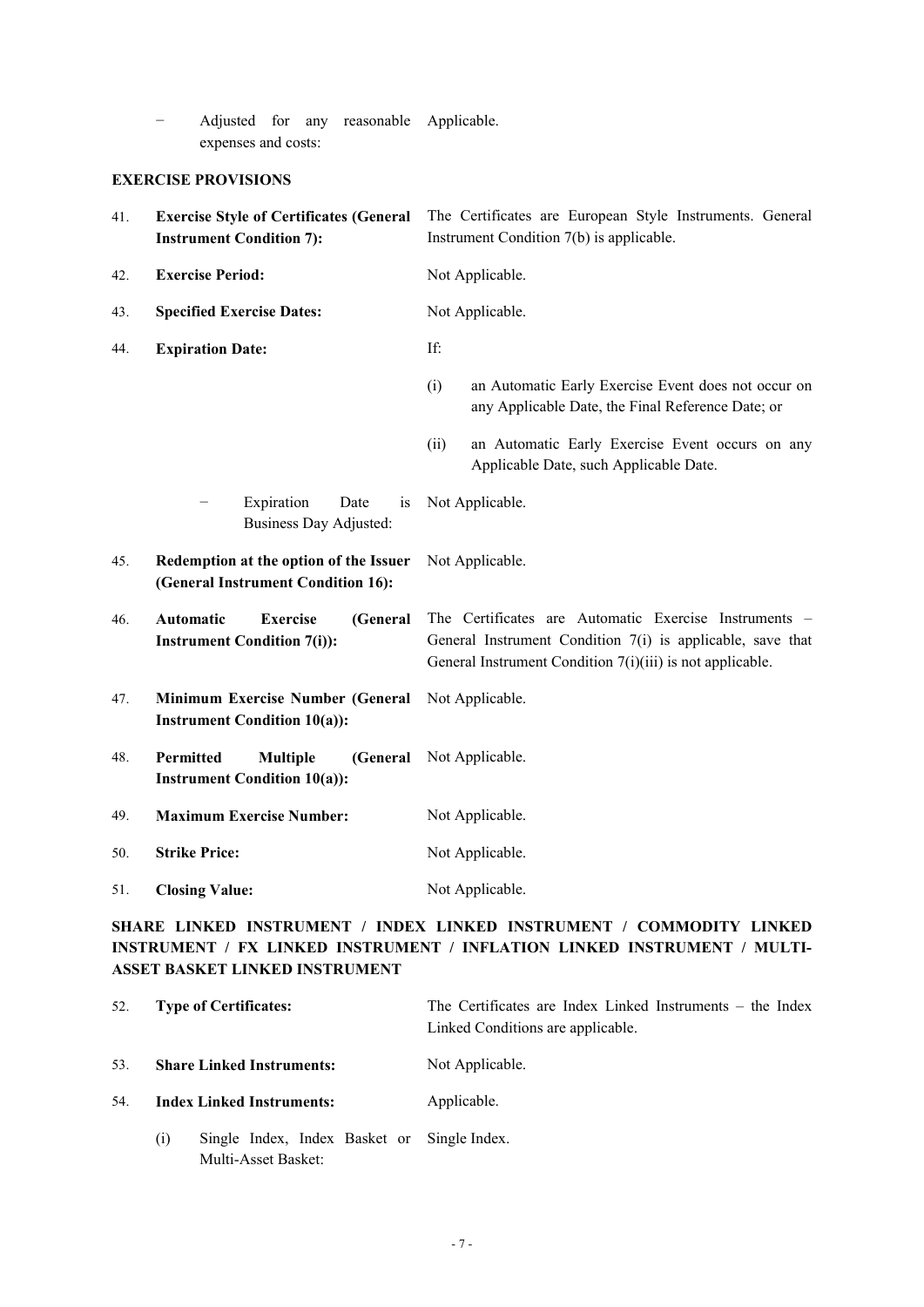| (ii)               | Name of Index(ices):                                                                                                                                                | FTSE MIB Index (Bloomberg: FTSEMIB <index>; Reuters:<br/>.FTMIB) (the "Index").</index>       |
|--------------------|---------------------------------------------------------------------------------------------------------------------------------------------------------------------|-----------------------------------------------------------------------------------------------|
| (iii)              | Type of Index:                                                                                                                                                      | Unitary Index.                                                                                |
| (iv)               | $Exchange(s)$ :                                                                                                                                                     | Borsa Italiana.                                                                               |
| (v)                | Related Exchange(s):                                                                                                                                                | All Exchanges.                                                                                |
| (vi)               | Options Exchange:                                                                                                                                                   | Not Applicable.                                                                               |
| (vii)              | Index Sponsor:                                                                                                                                                      | FTSE International Limited.                                                                   |
| (viii)             | Valuation Time:                                                                                                                                                     | Default Valuation Time.                                                                       |
| (ix)               | Index-Linked<br>Derivatives<br><b>Contract Provisions:</b>                                                                                                          | Not Applicable.                                                                               |
| (x)                | Initial Index Level:                                                                                                                                                | Not Applicable.                                                                               |
| (xi)               | Initial Closing Index Level:                                                                                                                                        | Not Applicable.                                                                               |
| (xii)              | Initial Average Index Level:                                                                                                                                        | Not Applicable.                                                                               |
| (xiii)             | Initial Average Closing Index<br>Level:                                                                                                                             | Not Applicable.                                                                               |
| (xiv)              | Reference<br>Index<br>and<br>Single<br>of<br>Dates<br>Consequences<br>Disrupted Days:                                                                               | Applicable in respect of each Reference Date – as specified<br>in Index Linked Condition 1.1. |
|                    | Maximum<br>Days<br>(a)<br>of<br>Disruption:                                                                                                                         | As specified in Index Linked Condition 7.                                                     |
|                    | No Adjustment:<br>(b)                                                                                                                                               | Not Applicable.                                                                               |
| $\left( xy\right)$ | Single Index and Averaging Not Applicable.<br>Reference Dates - Consequences<br>of Disrupted Days:                                                                  |                                                                                               |
| (xvi)              | Index Basket and Reference<br>Valuation<br><b>Basket</b><br>Dates<br>$\qquad \qquad -$<br>(Individual Scheduled Trading<br>Day and Individual Disrupted<br>Day):    | Not Applicable.                                                                               |
|                    | (xvii) Index Basket and Averaging<br>Reference<br>Dates<br>Basket<br>$\sim$ $-$<br>Valuation (Individual Scheduled<br>Trading Day and Individual<br>Disrupted Day): | Not Applicable.                                                                               |
|                    | (xviii) Index Basket and Reference<br>Valuation<br>Dates<br><b>Basket</b><br>$\overline{\phantom{m}}$<br>Scheduled Trading<br>(Common                               | Not Applicable.                                                                               |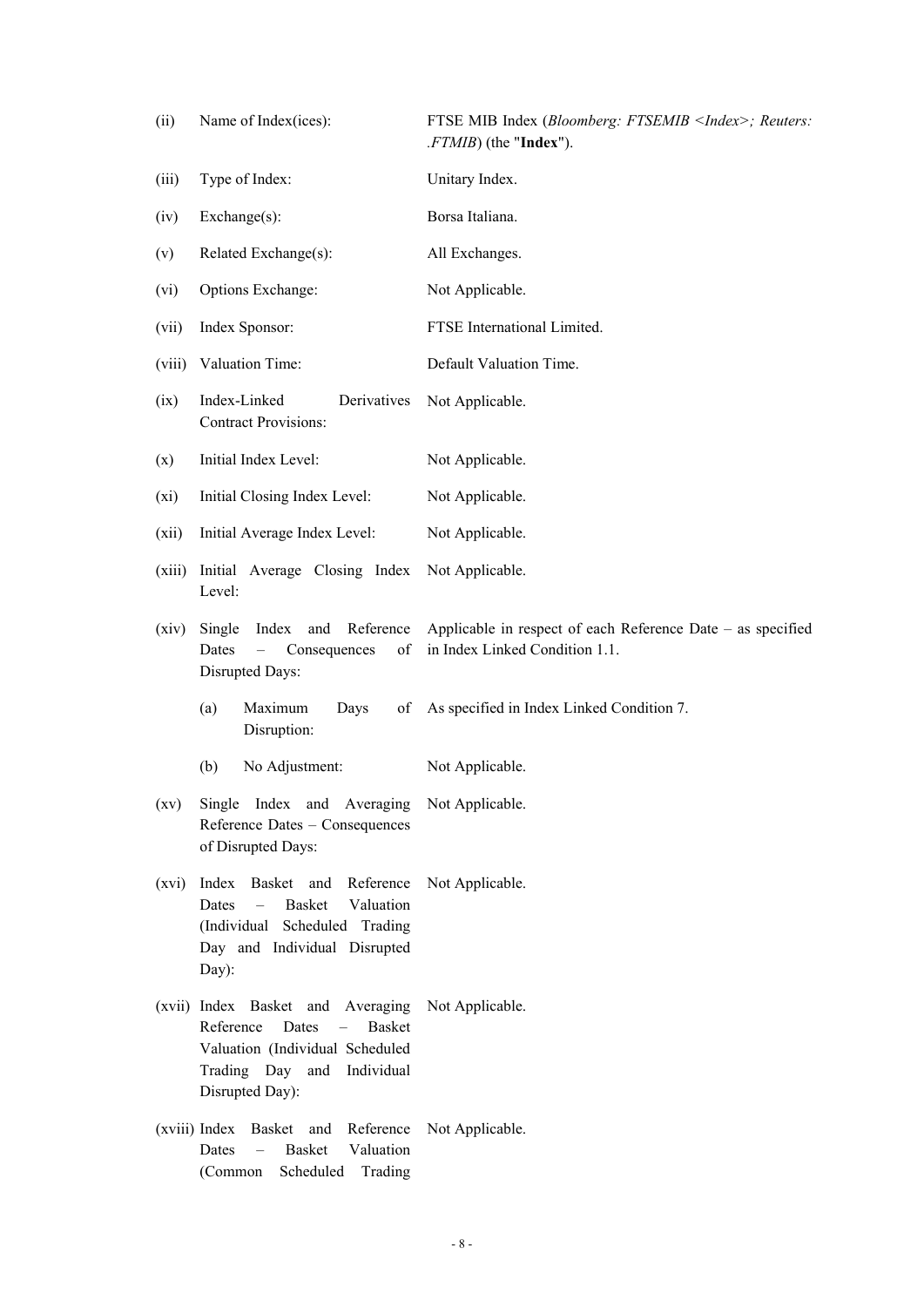|     | Day but Individual Disrupted<br>Day):                                                                                                                                                                     |                                                                                     |
|-----|-----------------------------------------------------------------------------------------------------------------------------------------------------------------------------------------------------------|-------------------------------------------------------------------------------------|
|     | Index Basket and Averaging Not Applicable.<br>(xix)<br>Reference<br>Dates<br><b>Basket</b><br>$\overline{\phantom{0}}$<br>Valuation (Common Scheduled<br>Trading Day but<br>Individual<br>Disrupted Day): |                                                                                     |
|     | Index<br>Basket and Reference<br>(xx)<br><b>Basket</b><br>Valuation<br>Dates<br>$\equiv$<br>Scheduled Trading<br>(Common<br>Day and Common Disrupted<br>Day):                                             | Not Applicable.                                                                     |
|     | Index Basket and Averaging Not Applicable.<br>(xxi)<br>Reference<br><b>Basket</b><br>Dates<br>$\equiv$<br>Valuation (Common Scheduled<br>Trading<br>Day<br>and<br>Common<br>Disrupted Day):               |                                                                                     |
|     | (xxii) Fallback Valuation Date:                                                                                                                                                                           | Not Applicable.                                                                     |
|     | (xxiii) Index Modification:                                                                                                                                                                               | Calculation Agent Adjustment.                                                       |
|     | (xxiv) Index Cancellation:                                                                                                                                                                                | Calculation Agent Adjustment.                                                       |
|     | (xxv) Index Disruption:                                                                                                                                                                                   | Calculation Agent Adjustment.                                                       |
|     | (xxvi) Change in Law:                                                                                                                                                                                     | Applicable.                                                                         |
|     | (xxvii) Correction of Index Level:                                                                                                                                                                        | Applicable.                                                                         |
|     | (xxviii) Correction Cut-off Date:                                                                                                                                                                         | Default Correction Cut-off Date is applicable in respect of<br>each Reference Date. |
|     | (xxix) Index Disclaimer:                                                                                                                                                                                  | Applicable to an Index.                                                             |
| 55. | Commodity<br>Linked<br><b>Instruments</b><br>(Single Commodity or Commodity<br><b>Basket):</b>                                                                                                            | Not Applicable.                                                                     |
| 56. | Commodity<br>Linked<br><b>Instruments</b><br>(Single<br>Commodity<br><b>Index</b><br>or<br><b>Commodity Index Basket):</b>                                                                                | Not Applicable.                                                                     |
| 57. | <b>FX Linked Instruments:</b>                                                                                                                                                                             | Not Applicable.                                                                     |
| 58. | <b>Inflation Linked Instruments:</b>                                                                                                                                                                      | Not Applicable.                                                                     |
| 59. | <b>Multi-Asset</b><br>Linked<br><b>Basket</b><br><b>Instruments:</b>                                                                                                                                      | Not Applicable.                                                                     |
|     |                                                                                                                                                                                                           |                                                                                     |

# **GENERAL PROVISIONS APPLICABLE TO THE CERTIFICATES**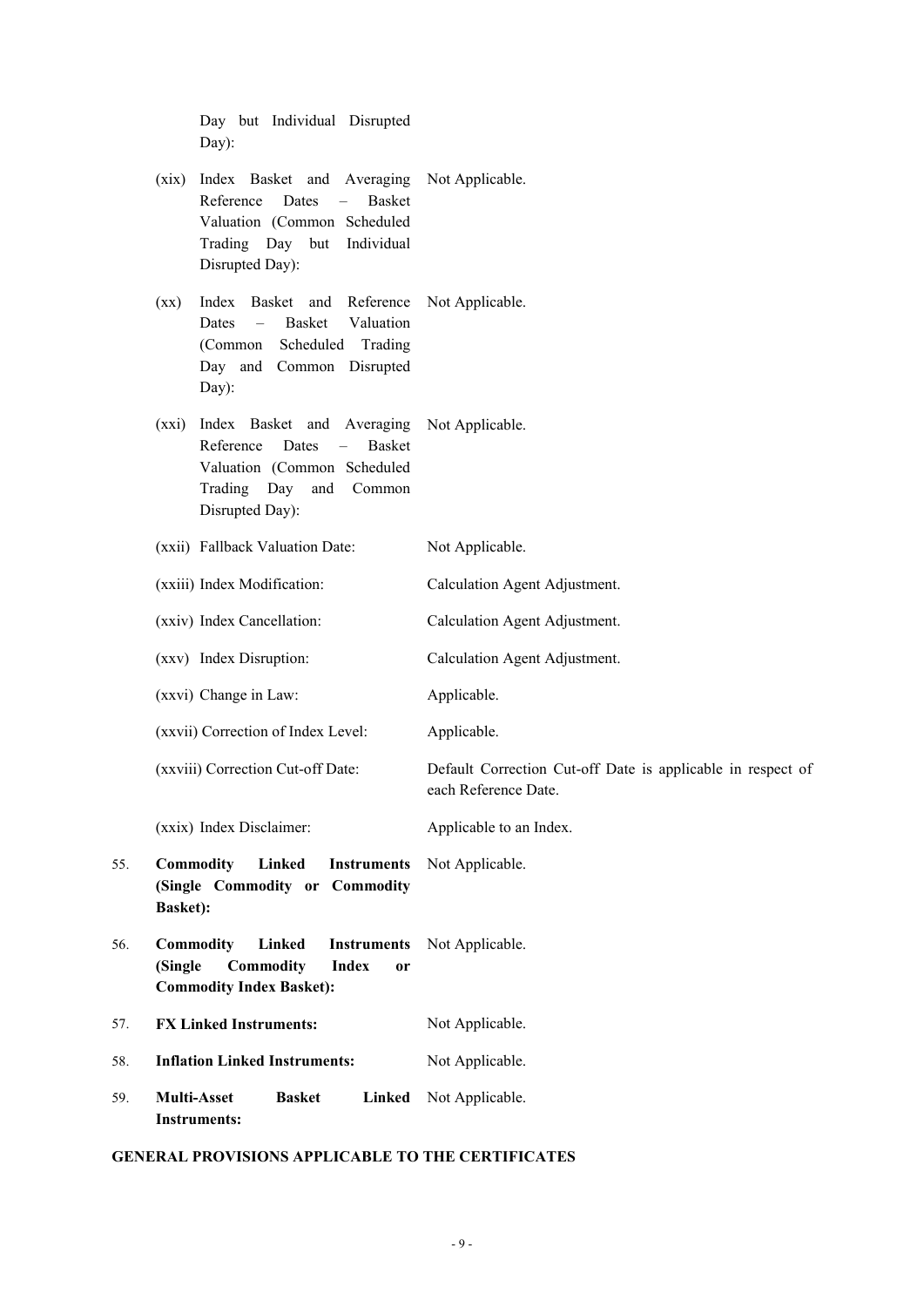- 60. **FX Disruption Event/CNY FX Disruption Event/Currency Conversion Disruption Event (General Instrument Condition 14):** FX Not Applicable.
- 61. **Rounding (General Instrument Condition 24):**
	- (i) Non-Default Rounding − calculation values and percentages: Not Applicable.
	- (ii) Non-Default Rounding amounts due and payable: Not Applicable.
	- (iii) Other Rounding Convention: Not Applicable.

62. **Additional Business Centre(s):** Not Applicable.

- − Non-Default Business Day: Not Applicable.
- 63. **Principal Financial Centre:** Not Applicable.
	- − Non-Default Principal Financial Centre: Not Applicable.
- 64. **Form of Certificates:** Euroclear/Clearstream Instruments.
- 65. **Minimum Trading Number (General Instrument Condition 5(b)):** One Certificate.
- 66. **Permitted Trading Multiple (General Instrument Condition 5(b)):** One Certificate.
- 67. **Calculation Agent (General Instrument Condition 19):** Goldman Sachs International.

## **DISTRIBUTION**

| 68. |                          | <b>Method of distribution:</b>                                                                 | Non-syndicated.                                                                                                                                                                                                                                                                                                   |
|-----|--------------------------|------------------------------------------------------------------------------------------------|-------------------------------------------------------------------------------------------------------------------------------------------------------------------------------------------------------------------------------------------------------------------------------------------------------------------|
|     | (i)                      | If<br>syndicated,<br>and<br>names<br>addresses of Managers<br>and<br>underwriting commitments: | Not Applicable.                                                                                                                                                                                                                                                                                                   |
|     | (ii)                     | Date of Subscription Agreement:                                                                | Not Applicable.                                                                                                                                                                                                                                                                                                   |
|     | (iii)                    | If non-syndicated.<br>name<br>and<br>address of Dealer:                                        | Goldman Sachs International, Peterborough Court, 133 Fleet<br>Street, London EC4A 2BB, England.                                                                                                                                                                                                                   |
| 69. | <b>Non-exempt Offer:</b> |                                                                                                | An offer of the Certificates may be made by the placers other<br>than pursuant to Article $3(2)$ of the Prospectus Directive in<br>the Italian Republic (the "Public Offer Jurisdiction") during<br>the period commencing on (and including) April 19, 2017<br>and ending on (and including) May 18, 2017 ("Offer |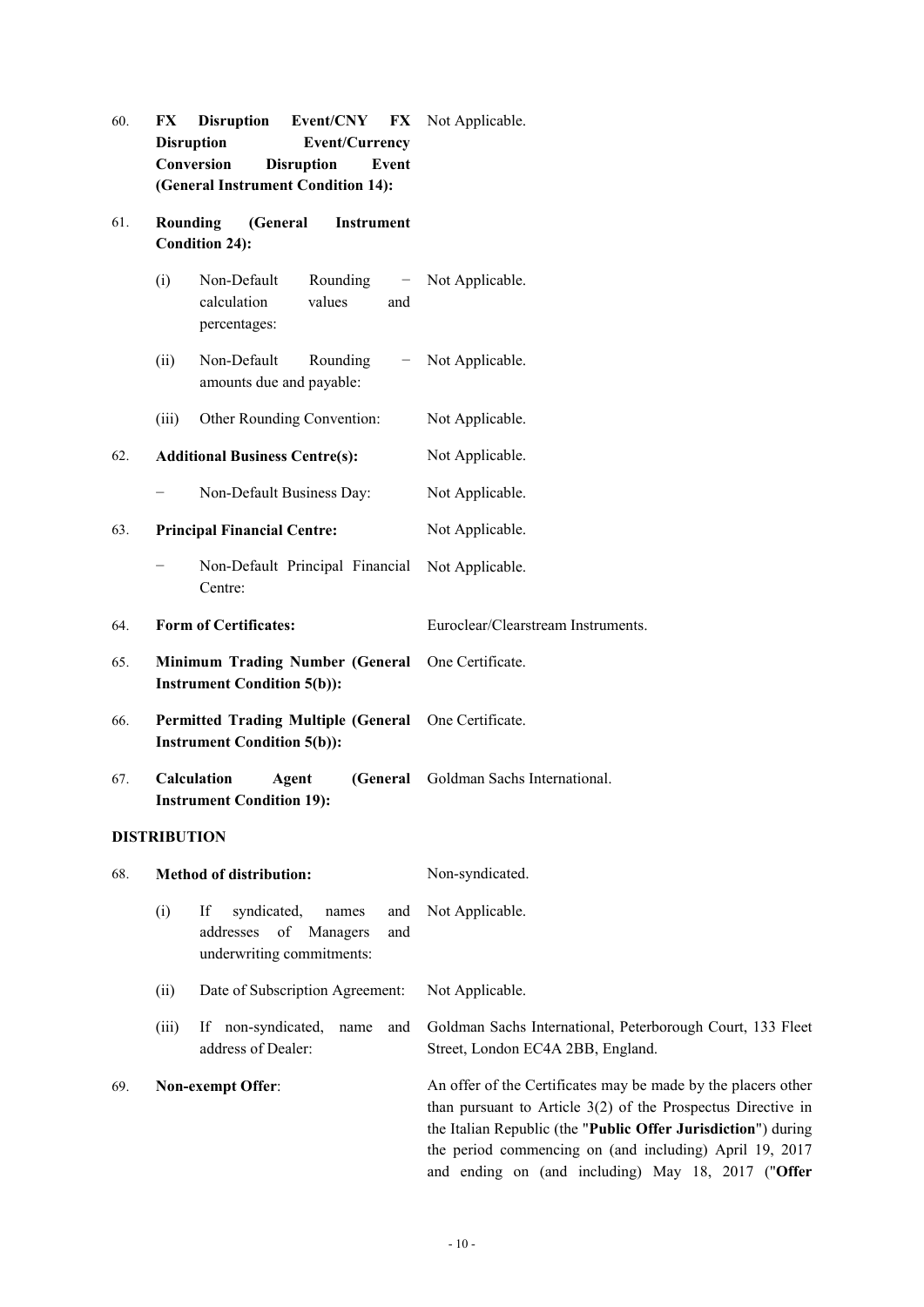**Period**"). See further paragraph entitled "Terms and Conditions of the Offer" below.

Signed on behalf of Goldman Sachs International:

By: ................................................

Duly authorised

55262363(Ver5)/Ashurst(TEDMON/SCURRY)/EG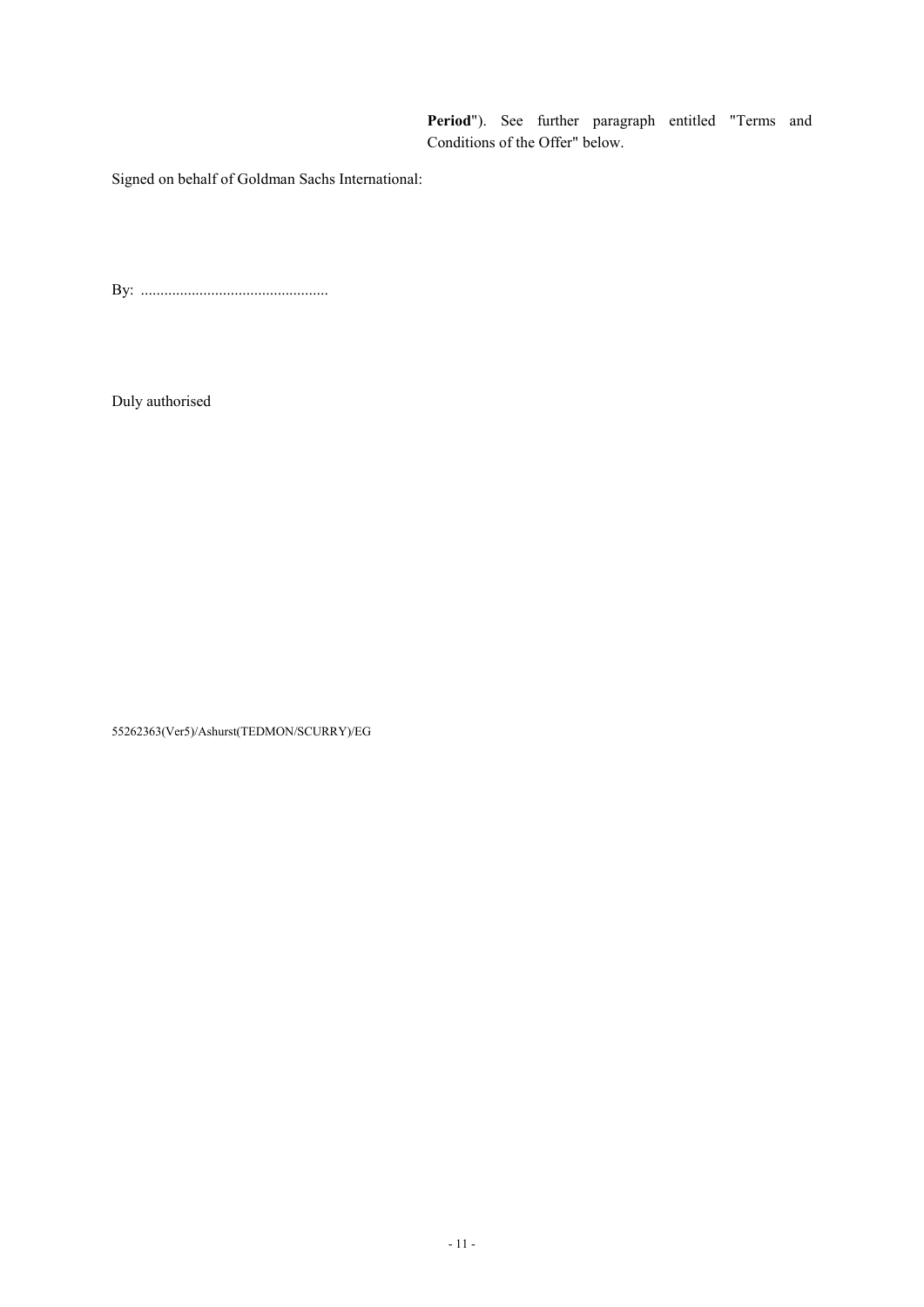1. **LISTING AND ADMISSION TO TRADING** Application will be made by the Issuer (or on its behalf) for the admission to trading of the Certificates on the Euro TLX market, a multilateral trading facility organised and managed by Euro TLX SIM S.p.A. The admission to trading of the Certificates is expected to be by the Issue Date. The effectiveness of the offer of the Certificates is conditional upon such admission to trading occurring by the Issue Date. In the event that admission to trading of the Certificates does not take place by the Issue Date for whatever reason, the Issuer will withdraw the offer, the offer will be deemed to be null and void and the Certificates will not be issued. The Issuer has no duty to maintain the trading (if any) of the Certificates on the relevant stock exchange(s) over their entire lifetime. The Certificates may be suspended

from trading and/or de-listed at any time in accordance with applicable rules and regulations of the relevant stock exchange(s).

#### 2. **LIQUIDITY ENHANCEMENT AGREEMENTS** Not Applicable.

3. **RATINGS** Not Applicable.

## 4. **INTERESTS OF NATURAL AND LEGAL PERSONS INVOLVED IN THE OFFER**

A selling commission per Certificate of up to 4.00 per cent. (4.00%) of the Calculation Amount has been paid to each placer in respect of this offer.

Save as stated above and as discussed in the risk factor, "Risks associated with conflicts of interest between Goldman Sachs and purchasers of Securities", so far as the Issuer is aware, no person involved in the offer of the Certificates has an interest material to the offer.

## 5. **REASONS FOR THE OFFER, ESTIMATED NET PROCEEDS AND TOTAL EXPENSES**

| (i)   | Reasons for the offer:    | Not Applicable. |
|-------|---------------------------|-----------------|
| (i)   | Estimated net proceeds:   | Not Applicable. |
| (iii) | Estimated total expenses: | Not Applicable. |

## 6. **PERFORMANCE AND VOLATILITY OF THE UNDERLYING ASSET**

Details of the past and further performance and volatility of the Asset may be obtained from Bloomberg and Reuters. However, past performance is not indicative of future performance.

#### 7. **OPERATIONAL INFORMATION**

Any Clearing System(s) other than Euroclear Not Applicable.Bank S.A./N.V. and Clearstream Banking, société anonyme and the relevant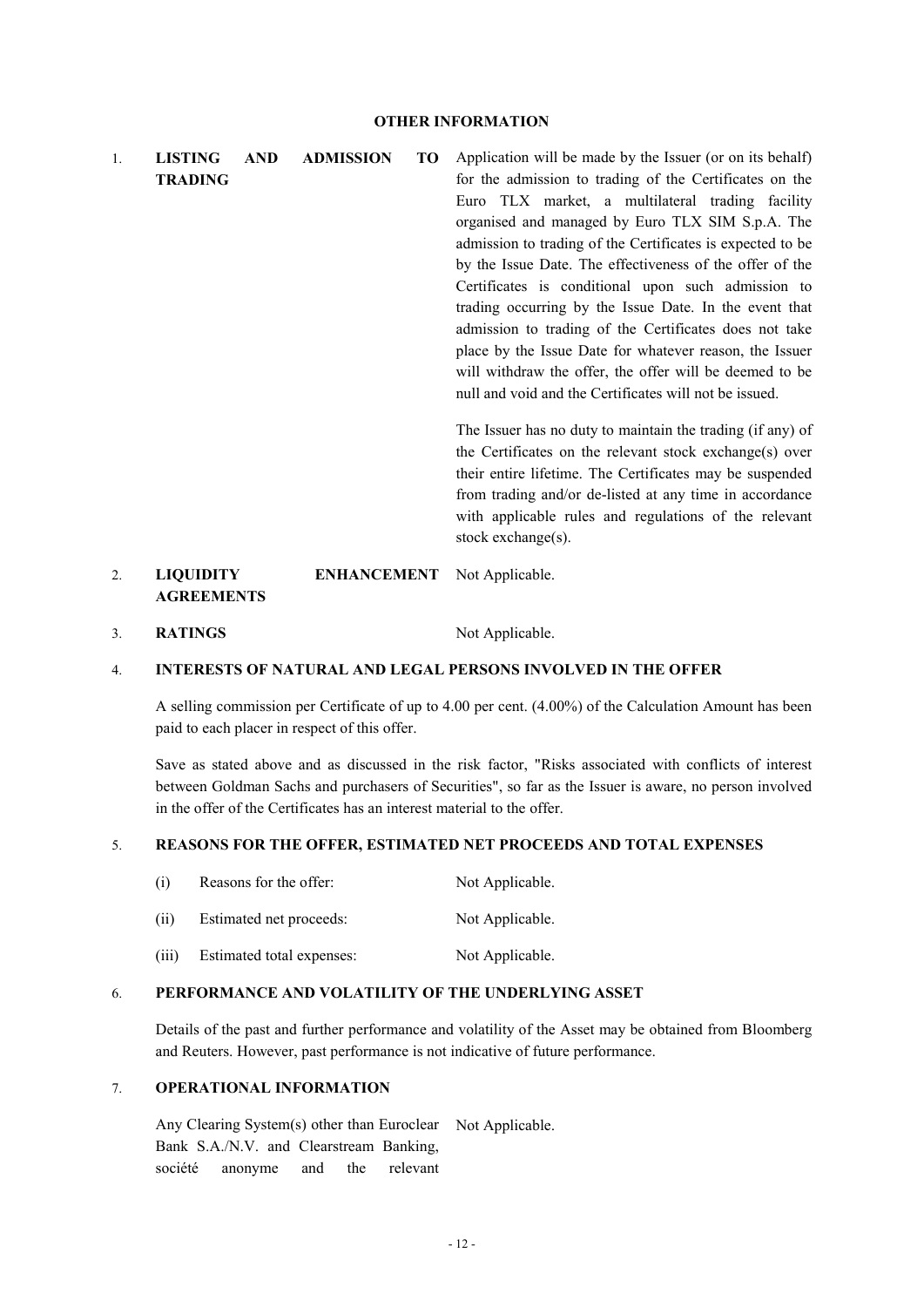identification number(s):

| Delivery:                       |  |                                                          | Delivery against payment.                                  |
|---------------------------------|--|----------------------------------------------------------|------------------------------------------------------------|
| Agent(s) (if any):              |  | Names and addresses of additional Paying Not Applicable. |                                                            |
| Operational<br>Programme Agent: |  |                                                          | contact(s) for Principal eq-sd-operations $\omega$ gs.com. |

#### 8. **TERMS AND CONDITIONS OF THE OFFER**

Offer Period: An offer of the Certificates may be made by the placers other than pursuant to Article 3(2) of the Prospectus Directive in the Public Offer Jurisdiction during the period commencing on (and including) April 19, 2017 and ending on (and including) May 18, 2017.

> The Offer Period for the Certificates placed in Italy outside the premises of the distributors ("door-to-door"), pursuant to Article 30 of Legislative Decree No. 58 of February 24, 1998, as amended (the "**Financial Services Act**") shall be from and including April 19, 2017 to and including May 11, 2017.

> Pursuant to Article 30, paragraph 6, of the Financial Services Act, the effects of the subscriptions made "door-to-door" are suspended for a period of seven days from the date of the subscription. During such period, investors have the right to withdraw from the subscription without any charge or fee, by means of notification to the relevant placer.

> In the event that the Certificates are placed in Italy via distance communication techniques, including subscriptions made through a website, the Offer Period shall be from and including April 19, 2017 to and including May 4, 2017.

> Pursuant to Article 67-*duodecies* of Legislative Decree No. 206 of September 6, 2005, subscriptions made via distance communication techniques are suspended for a period of fourteen days from the date of acceptance of the subscription by the relevant placers. During such period, investors have the right to withdraw from the subscription without any charge or fee and without having to indicate any reasons thereof, by means of notification pursuant to the modalities set forth on the relevant website where the subscription was made.

Offer Price: Issue Price.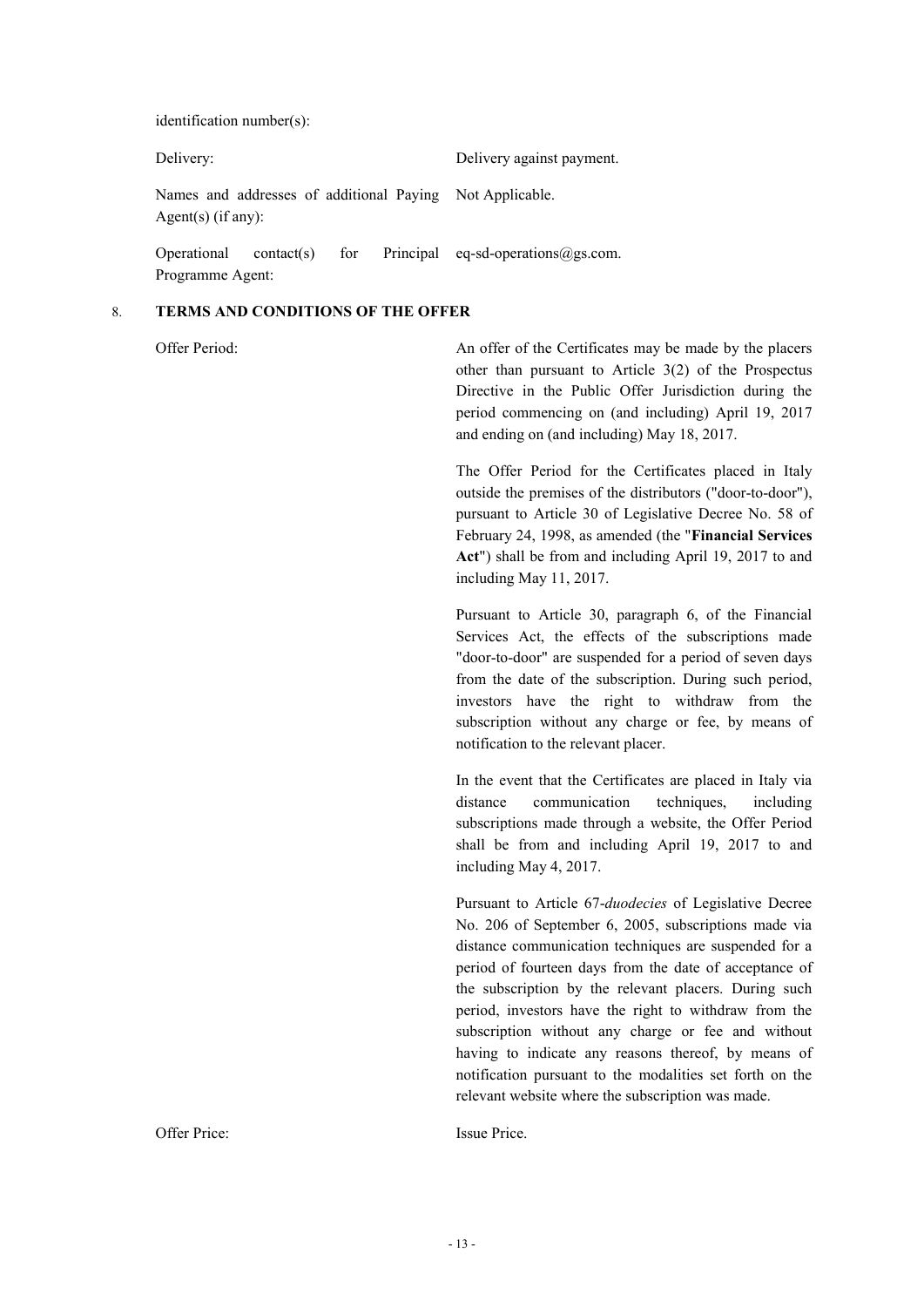Conditions to which the offer is subject: The offer of the Certificates for sale to the public in the Public Offer Jurisdiction is subject to the relevant regulatory approvals having been granted, and the Certificates being issued.

> The Offer Period is subject to adjustment by or on behalf of the Issuer in accordance with the applicable regulations and any adjustments to such period will be set out in one or more notices to be made available during normal business hours at the registered office of the relevant placer and on *www.goldman-sachs.it, www.db.com/italia/it/content/emissioni\_di\_terzi.html* and *www.finanzaefuturo.it/content/prospetti\_oicr.html*.

> The offer of the Certificates may be withdrawn in whole or in part at any time before the Issue Date at the discretion of the Issuer and any such withdrawal will be set out in one or more notices to be made available during normal business hours at the registered office of the relevant placer and on *www.goldman-sachs.it*.

> The effectiveness of the offer of the Certificates is conditional upon the admission to trading of the Certificates on the Euro TLX market, a multilateral trading facility organised and managed by Euro TLX SIM S.p.A., occurring by the Issue Date. In the event that admission to trading of the Certificates does not take place by the Issue Date for whatever reason, the Issuer will withdraw the offer, the offer will be deemed to be null and void and the Certificates will not be issued.

Description of the application process: The subscription forms will be collected by the placers directly from end investors or via brokers (*consulenti finanziari abilitati all'offerta fuori sede*) who are allowed to collect forms on behalf of the placers or via distance communication techniques. There is no preferential subscription right for this offer.

Description of possibility to reduce subscriptions and manner for refunding excess amount paid by applicants:

Details of the minimum and/or maximum amount of application:

Details of the method and time limits for paying up and delivering the Certificates:

Not Applicable.

The minimum amount of application per investor will be one Certificate.

The maximum amount of application will be subject only to availability at the time of application.

Each subscriber shall pay the Issue Price to the relevant placer who shall pay the Issue Price reduced by the selling commission of up to 4.00 per cent. (4.00%) of the Calculation Amount to the Issuer.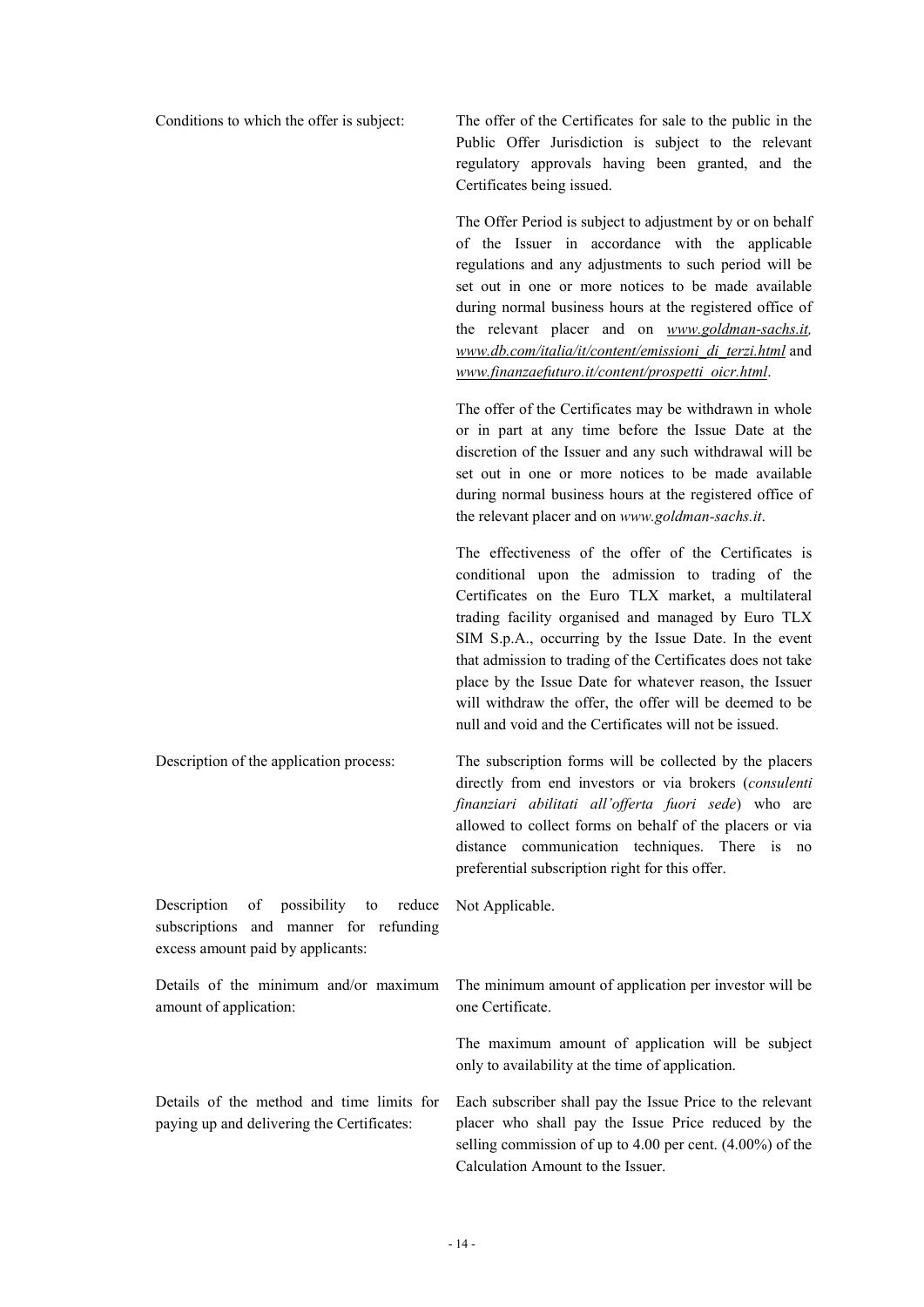Manner in and date on which results of the offer are to be made public:

Procedure for exercise of any right of preemption, negotiability of subscription rights and treatment of subscription rights not exercised:

Categories of potential investors and whether tranche(s) have been reserved for certain countries:

Process for notification to applicants of the amount allotted and the indication whether dealing may begin before notification is made:

Amount of any expenses and taxes specifically charged to the subscriber or purchaser:

The delivery of the subscribed Securities will be done after the Offer Period on the Issue Date.

The results of the offering will be available on the website of the Issuer *www.goldman-sachs.it* and on the websites of the relevant placers *www.db.com/italia/it/content/emissioni\_di\_terzi.html* and *www.finanzaefuturo.it/content/prospetti\_oicr.html* at or around the end of the Offer Period.

Not Applicable.

The Certificates will be offered to the public in the Public Offer Jurisdiction.

Offers may only be made by offerors authorised to do so in the Public Offer Jurisdiction. Neither the Issuer nor the Dealer has taken or will take any action specifically in relation to the Certificates referred to herein to permit a public offering of such Certificates in any jurisdiction other than the Public Offer Jurisdiction.

In other EEA countries, offers will only be made pursuant to an exemption from the obligation under the Prospectus Directive as implemented in such countries to publish a prospectus.

Notwithstanding anything else in the Base Prospectus (as supplemented), the Issuer will not accept responsibility for the information given in the Base Prospectus or these Final Terms in relation to offers of Certificates made by an offeror not authorised by the Issuer to make such offers.

Allocation of Securities is simultaneous with the acceptance of the offer by each individual investor and subject to (i) the availability of funds in his or her account for the total amount invested and (ii) the total amount for which acceptances have been received not exceeding the maximum Aggregate Number of Certificates in the Series.

There are no expenses specifically charged to the subscriber or purchaser other than that specified in the following paragraph.

A selling commission per Certificate of up to 4.00 per cent. (4.00%) of the Calculation Amount has been paid by the Issuer.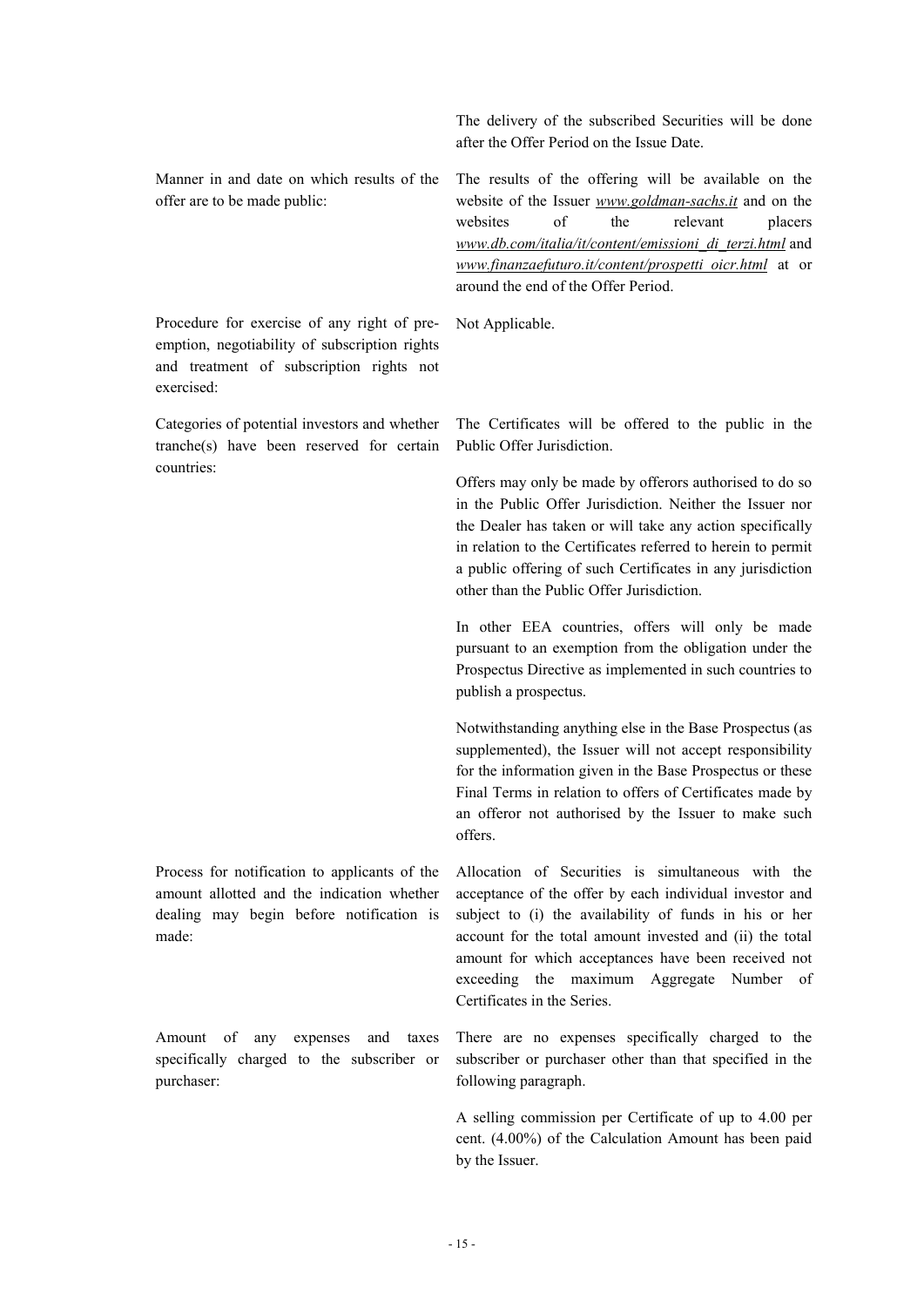| Name(s) and address(es), to the extent<br>known to the Issuer, of the placers in the<br>various countries where the offer takes place:                     | Deutsche Bank S.p.A.: Piazza del Calendario, 3 - 20126<br>Milan, Italy, Finanza & Futuro Banca S.p.A.: Piazza del<br>Calendario, 1 - 20126, Milan, Italy, and such other<br>placers as may be notified to potential investors from<br>time to time by publication on the Issuer's website<br>$(www. \text{goldman-sachs}.\text{it})$ in accordance with the<br>applicable laws and regulations of the Public Offer<br>Jurisdiction. |
|------------------------------------------------------------------------------------------------------------------------------------------------------------|-------------------------------------------------------------------------------------------------------------------------------------------------------------------------------------------------------------------------------------------------------------------------------------------------------------------------------------------------------------------------------------------------------------------------------------|
| <b>Consent to use the Base Prospectus</b>                                                                                                                  |                                                                                                                                                                                                                                                                                                                                                                                                                                     |
| Identity of financial intermediary (ies) that are<br>allowed to use the Base Prospectus:                                                                   | Deutsche Bank S.p.A.: Piazza del Calendario, 3 - 20126<br>Milan, Italy, Finanza & Futuro Banca S.p.A.: Piazza del<br>Calendario, 1 - 20126, Milan, Italy, and such other<br>placers as may be notified to potential investors from<br>time to time by publication on the Issuer's website<br>(www.goldman-sachs.it) in accordance with the<br>applicable laws and regulations of the Public Offer<br>Jurisdiction.                  |
| Offer period during which subsequent resale or final The Offer Period.<br>placement<br>of<br>Instruments<br>financial<br>by<br>intermediaries can be made: |                                                                                                                                                                                                                                                                                                                                                                                                                                     |

Conditions attached to the consent: The Issuer consents to the use of the Base Prospectus in connection with the making of an offer of the Securities to the public requiring the prior publication of a prospectus under the Prospectus Directive (a "**Nonexempt Offer**") by the financial intermediary/ies (each, an "**Authorised Offeror**") in the Public Offer Jurisdiction.

> Each Authorised Offeror (i) has the Issuer's consent to use the Base Prospectus in respect of offers of the Securities made in the Public Offer Jurisdiction provided that it complies with all applicable laws and regulations, and (ii) has the Issuer's consent to use the Base Prospectus in respect of private placements of the Securities that do not subject the Issuer or any affiliate of the Issuer to any additional obligation to make any filing, registration, reporting or similar requirement with any financial regulator or other governmental or quasigovernmental authority or body or securities exchange, or subject any officer, director or employee of the Issuer or any affiliate of the Issuer to personal liability, where such private placements are conducted in compliance with the applicable laws of the relevant jurisdictions thereof.

## 9. **UNITED STATES TAX CONSIDERATIONS**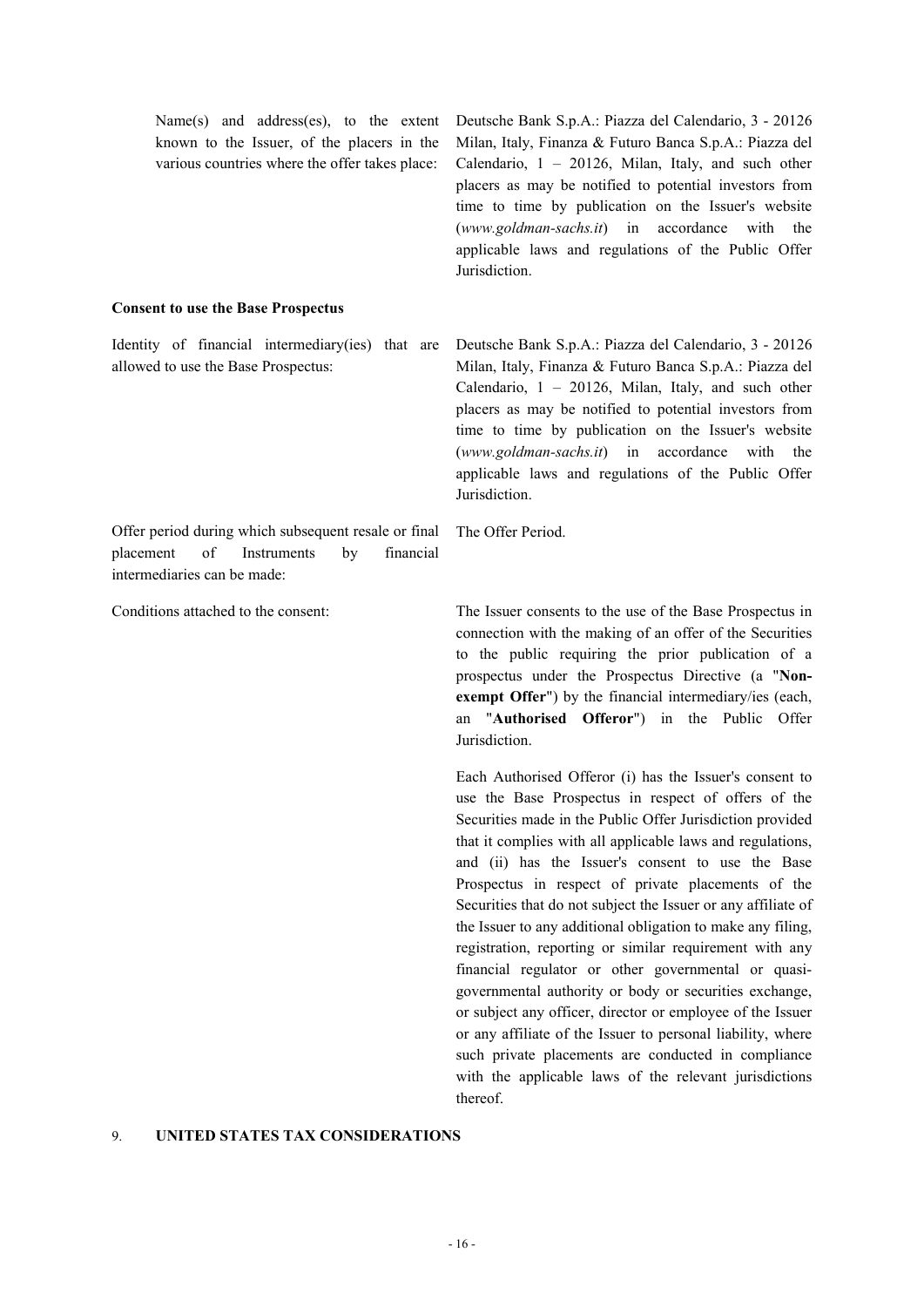#### **Section 871(m) Withholding Tax**

The U.S. Treasury Department has issued regulations under which amounts paid or deemed paid on certain financial instruments that are treated as attributable to U.S.-source dividends could be treated, in whole or in part depending on the circumstances, as a "dividend equivalent" payment that is subject to tax at a rate of 30 per cent. (or a lower rate under an applicable treaty). We have determined that, as of the issue date of the Certificates, the Certificates will not be subject to withholding under these rules. In certain limited circumstances, however, it is possible for United States alien holders to be liable for tax under these rules with respect to a combination of transactions treated as having been entered into in connection with each other even when no withholding is required. United States alien holders should consult their tax advisor concerning these regulations, subsequent official guidance and regarding any other possible alternative characterisations of their Certificates for United States federal income tax purposes. See "*United States Tax Considerations – Dividend Equivalent Payments*" in the Base Prospectus for a more comprehensive discussion of the application of Section 871(m) to the Certificates.

#### 10. **INDEX DISCLAIMER**

## **FTSE MIB Index**

These Securities are not in any way sponsored, endorsed, sold or promoted by FTSE International Limited ("**FTSE**") or by The London Stock Exchange Plc (the "**Exchange**") or by The Financial Times Limited ("**FT**") and neither FTSE or Exchange or FT makes any warranty or representation whatsoever, expressly or impliedly, either as to the results to be obtained from the use of the FTSE MIB Index and/or the figure at which the FTSE MIB Index stands at any particular time on any particular day or otherwise. The FTSE MIB Index is compiled and calculated solely by FTSE. However, neither FTSE nor the Exchange nor FT shall be liable (whether in negligence or otherwise) to any person for any error in the FTSE MIB Index and neither FTSE nor Exchange nor FT shall be under any obligation to advise any person of any error therein.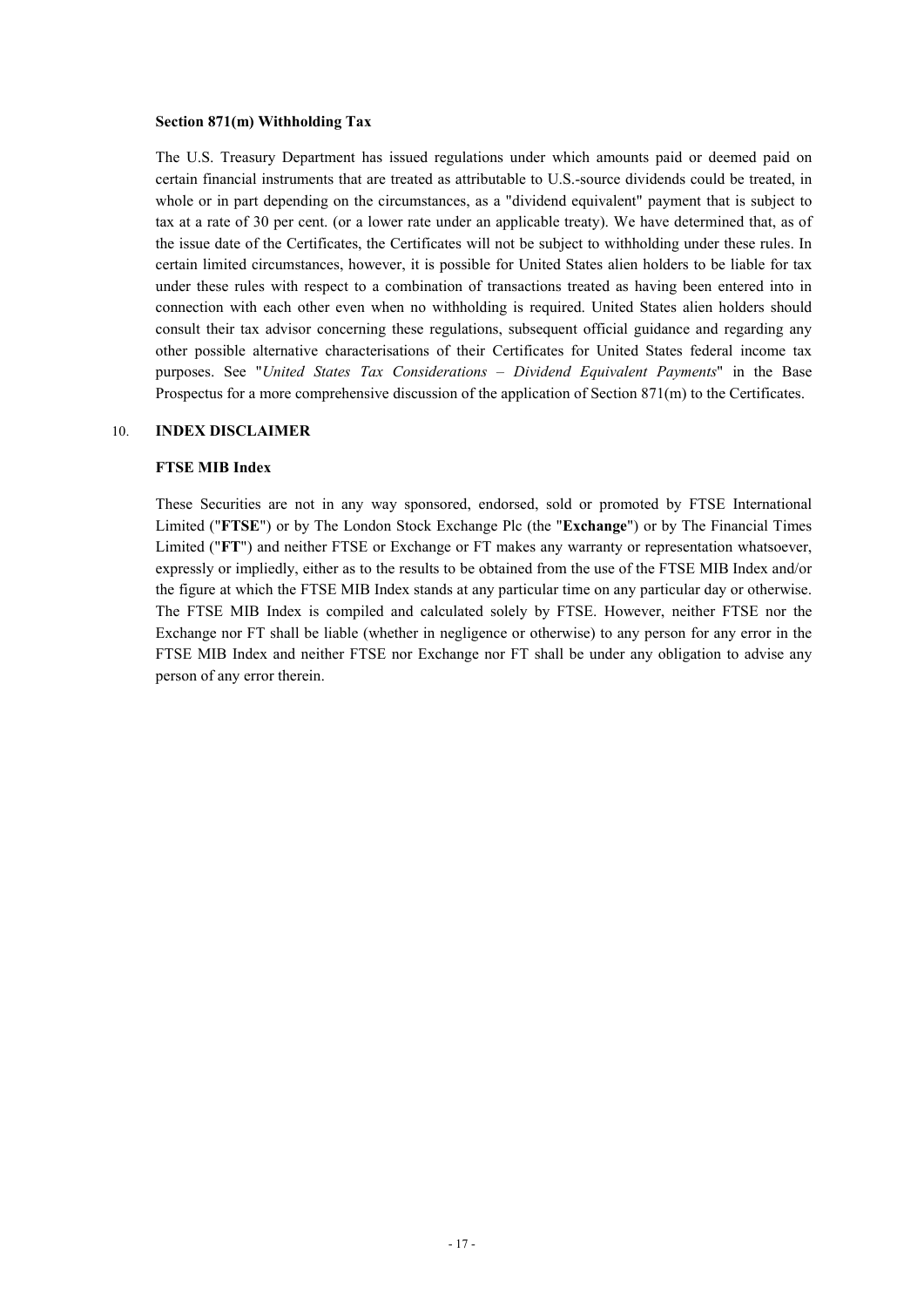## **EXAMPLES**

## **THE EXAMPLES PRESENTED BELOW ARE FOR ILLUSTRATIVE PURPOSES ONLY.**

For the purposes of each Example:

- (i) the Issue Price is EUR 100 per Certificate and the Calculation Amount is EUR 100; and
- (ii) in respect of the Asset, the Autocall Level is 100 per cent. (100%) of the Asset Initial Price, the Barrier Level is 70 per cent. (70%) of the Asset Initial Price, and the Trigger Level is 100 per cent. (100%) of the Asset Initial Price.

## **AUTOMATIC EARLY EXERCISE**

## **Example 1 – Automatic Early Exercise: The Reference Price in respect of the Asset for the first Valuation** *Date is greater than or equal to the Autocall Level.*

In this Example, the Certificates will be exercised on such Valuation Date, and the Automatic Early Exercise Amount payable per Certificate on the Automatic Early Exercise Date immediately following such Valuation Date will be an amount equal to the Autocall Event Amount for the first Valuation Date, i.e., EUR 110.00.

## **Example 2 – no Automatic Early Exercise:** *The Reference Price in respect of the Asset for the first Valuation Date is less than the Autocall Level.*

In this Example, the Certificates will not be exercised on the first Valuation Date.

## **Example 3 – Automatic Early Exercise:** *The Reference Price in respect of the Asset for the second Valuation Date is greater than or equal to the Autocall Level.*

In this Example, the Certificates will be exercised on such Valuation Date, and the Automatic Early Exercise Amount payable per Certificate on the Automatic Early Exercise Date immediately following such Valuation Date will be an amount equal to the Autocall Event Amount for the second Valuation Date, i.e., EUR 120.00.

## Example 4 – no Automatic Early Exercise: The Reference Price in respect of the Asset for the second *Valuation Date is less than the Autocall Level.*

In this Example, the Certificates will not be exercised on the second Valuation Date.

## **SETTLEMENT AMOUNT**

### **Example 5 – positive scenario:** *The Certificates have not been exercised on an Automatic Early Exercise* Date, and the Final Closing Price in respect of the Asset is 100 per cent. (100%) or more of the Asset Initial *Price.*

In this Example, the Certificates will be exercised on the final Valuation Date and the Settlement Amount payable in respect of each Certificate on the Maturity Date will be 150.00 per cent. (150.00%) of the Calculation Amount, i.e., EUR 150.00.

## **Example 6 – neutral scenario:** *The Certificates have not been exercised on a Valuation Date preceding the*  final Valuation Date, and the Final Closing Price in respect of the Asset is 70 per cent. (70%) or more of its *Asset Initial Price but less than 100 per cent. (100%) of its Asset Initial Price.*

In this Example, the Certificates will be exercised on the final Valuation Date and the Settlement Amount payable in respect of each Certificate on the Maturity Date will be 100.00 per cent. (100.00%) of the Calculation Amount, i.e., EUR 100.00.

## **Example 7 – negative scenario:** *The Certificates have not been exercised on a Valuation Date preceding the*  final Valuation Date, and the Final Closing Price in respect of the Asset is 69 per cent. (69%) of its Asset *Initial Price.*

In this Example, the Certificates will be exercised on the final Valuation Date and the Settlement Amount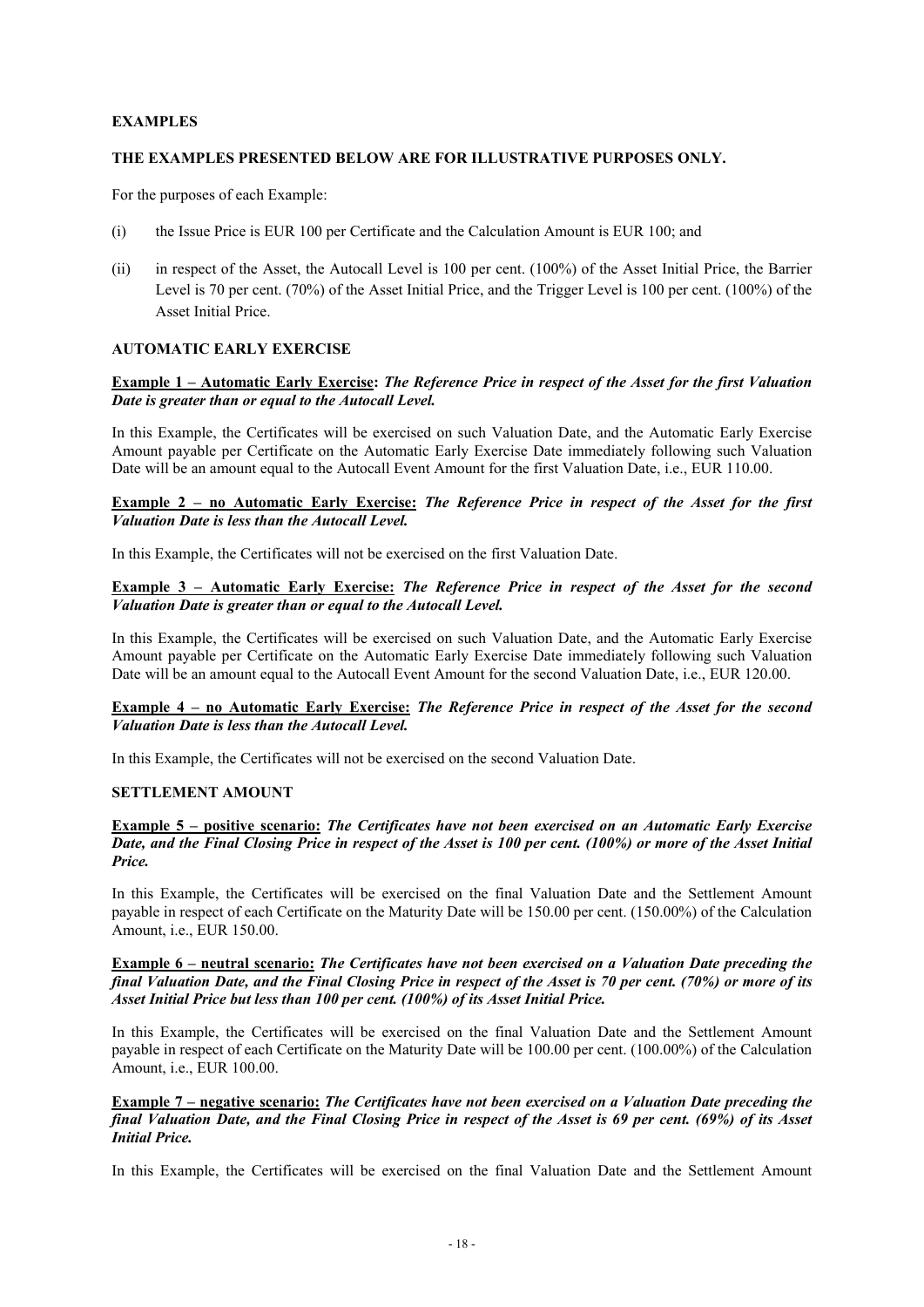payable in respect of each Certificate on the Maturity Date will be 69.00 per cent. (69.00%) of the Calculation Amount, i.e., EUR 69.00. **In this Example, an investor who purchased the Certificates at the Issue Price will sustain a substantial loss of the amount invested in the Certificates.**

## **Example 8 – negative scenario:** *The Certificates have not been exercised on an Automatic Early Exercise* Date, and the Final Closing Price in respect of the Asset is zero per cent. (0%) of its Asset Initial Price.

In this Example, the Certificates will be exercised on the final Valuation Date and the Settlement Amount payable in respect of each Certificate on the Maturity Date will be zero per cent. (0.00%) of the Calculation Amount, i.e., zero. **In this Example, an investor will sustain a total loss of the amount invested in the Certificates.**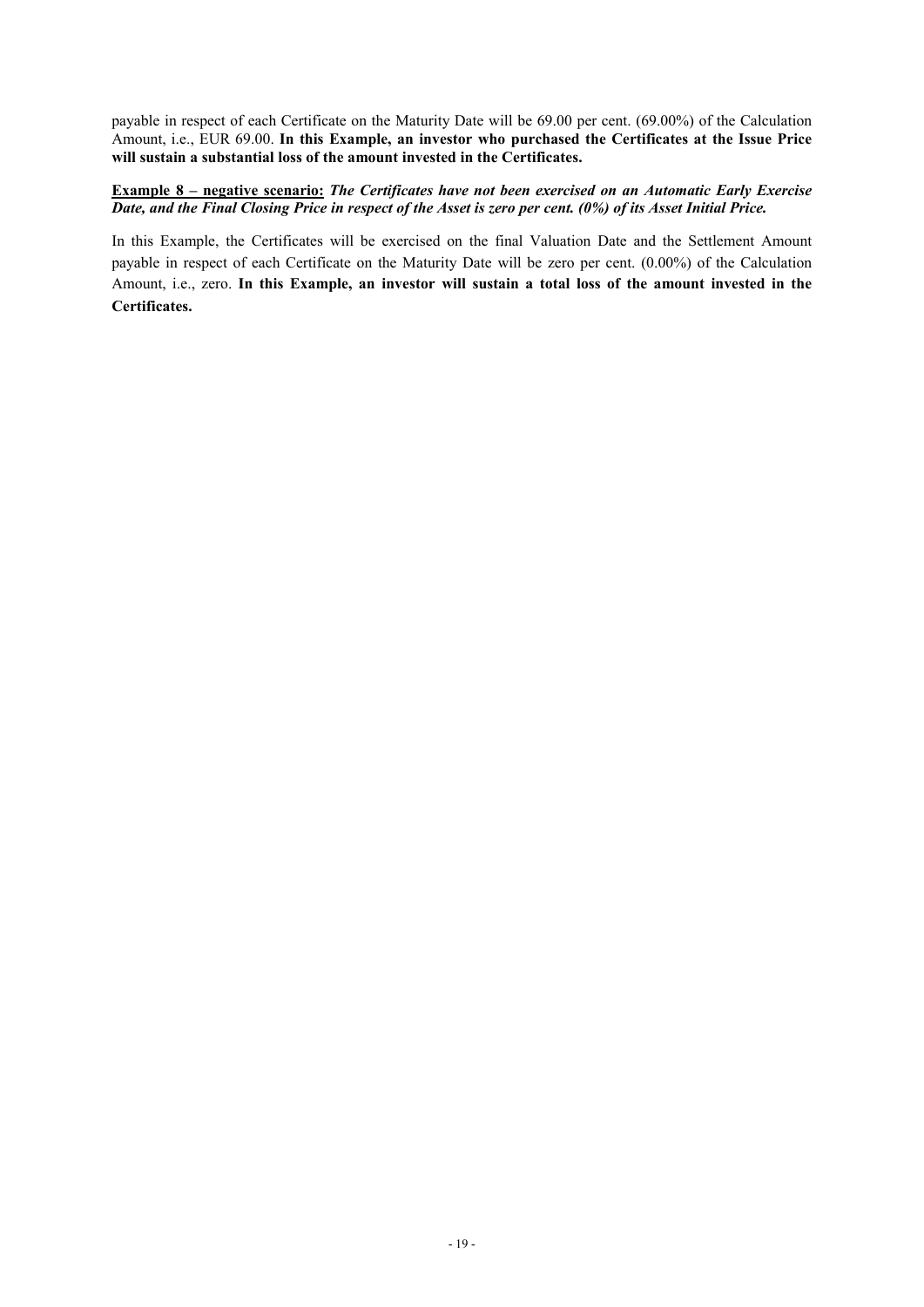## **ISSUE-SPECIFIC SUMMARY OF THE SECURITIES**

- *• Summaries are made up of disclosure requirements known as "Elements". These elements are numbered in Sections*  $A - E(A \cdot I - E \cdot 7)$ .
- This summary contains all the Elements required to be included in a summary for this type of security *and Issuer. Because some Elements are not required to be addressed, there may be gaps in the numbering sequence of the Elements.*
- Even though an Element may be required to be inserted in the summary because of the type of security and Issuer, it is possible that no relevant information can be given regarding the Element. In this case a *short description of the Element is included in the summary with the mention of "not applicable".*

|     |                                     | <b>SECTION A - INTRODUCTION AND WARNINGS</b>                                                                                                                                                                                                                                                                                                                                                                                                                                                                                                                                                                                                                                                                                                                                                                                                                                                                                                                                |  |  |
|-----|-------------------------------------|-----------------------------------------------------------------------------------------------------------------------------------------------------------------------------------------------------------------------------------------------------------------------------------------------------------------------------------------------------------------------------------------------------------------------------------------------------------------------------------------------------------------------------------------------------------------------------------------------------------------------------------------------------------------------------------------------------------------------------------------------------------------------------------------------------------------------------------------------------------------------------------------------------------------------------------------------------------------------------|--|--|
| A.1 | <b>Introduction</b><br>and warnings | This summary should be read as an introduction to the Base Prospectus. Any<br>decision to invest in the Securities should be based on consideration of the Base<br>Prospectus as a whole by the investor. Where a claim relating to the information<br>contained in the Base Prospectus is brought before a court, the plaintiff investor<br>might, under the national legislation of the Member States, have to bear the costs<br>of translating the Base Prospectus before the legal proceedings are initiated.<br>Civil liability attaches only to those persons who have tabled the summary<br>including any translation thereof, but only if the summary is misleading,<br>inaccurate or inconsistent when read together with the other parts of the Base<br>Prospectus or it does not provide, when read together with the other parts of the<br>Base Prospectus, key information in order to aid investors when considering<br>whether to invest in such Securities. |  |  |
| A.2 | <b>Consents</b>                     | Subject to the conditions set out below, in connection with a Non-exempt Offer<br>(as defined below) of Securities, the Issuer consents to the use of the Base<br>Prospectus by:                                                                                                                                                                                                                                                                                                                                                                                                                                                                                                                                                                                                                                                                                                                                                                                            |  |  |
|     |                                     | (1)<br>Deutsche Bank S.p.A.: Piazza del Calendario, 3 - 20126 Milan, Italy, and<br>Finanza & Futuro Banca S.p.A.: Piazza del Calendario, 1 – 20126, Milan,<br>Italy (the "Initial Authorised Offerors"); and                                                                                                                                                                                                                                                                                                                                                                                                                                                                                                                                                                                                                                                                                                                                                                |  |  |
|     |                                     | (2)<br>if the Issuer appoints additional financial intermediaries after the date of<br>the Final Terms dated April 19, 2017 and publishes details in relation to<br>them on its website (www.goldman-sachs.it), each financial intermediary<br>whose details are so published,                                                                                                                                                                                                                                                                                                                                                                                                                                                                                                                                                                                                                                                                                              |  |  |
|     |                                     | in the case of $(1)$ or $(2)$ above, for as long as such financial intermediaries are<br>authorised to make such offers under the Markets in Financial Instruments<br>Directive (Directive 2004/39/EC)                                                                                                                                                                                                                                                                                                                                                                                                                                                                                                                                                                                                                                                                                                                                                                      |  |  |
|     |                                     | (each an "Authorised Offeror" and together the "Authorised Offerors").                                                                                                                                                                                                                                                                                                                                                                                                                                                                                                                                                                                                                                                                                                                                                                                                                                                                                                      |  |  |
|     |                                     | The consent of the Issuer is subject to the following conditions:                                                                                                                                                                                                                                                                                                                                                                                                                                                                                                                                                                                                                                                                                                                                                                                                                                                                                                           |  |  |
|     |                                     | (i)<br>the consent is only valid during the period from (and including) April 19,<br>2017 to (and including) May 18, 2017 (the "Offer Period"); and                                                                                                                                                                                                                                                                                                                                                                                                                                                                                                                                                                                                                                                                                                                                                                                                                         |  |  |
|     |                                     | the consent only extends to the use of the Base Prospectus to make Non-<br>(ii)<br>exempt Offers (as defined below) of the tranche of Securities in the<br>Italian Republic.                                                                                                                                                                                                                                                                                                                                                                                                                                                                                                                                                                                                                                                                                                                                                                                                |  |  |
|     |                                     | A "Non-exempt Offer" of Securities is an offer of Securities that is not within<br>an exemption from the requirement to publish a prospectus under Directive<br>2003/71/EC (as amended, including by Directive 2010/73/EU).                                                                                                                                                                                                                                                                                                                                                                                                                                                                                                                                                                                                                                                                                                                                                 |  |  |
|     |                                     | Any person (an "Investor") intending to acquire or acquiring any Securities<br>from an Authorised Offeror will do so, and offers and sales of Securities to<br>an Investor by an Authorised Offeror will be made, in accordance with any<br>terms and other arrangements in place between such Authorised Offeror<br>and such Investor including as to price, allocations and settlement<br>arrangements. The Issuer will not be a party to any such arrangements with                                                                                                                                                                                                                                                                                                                                                                                                                                                                                                      |  |  |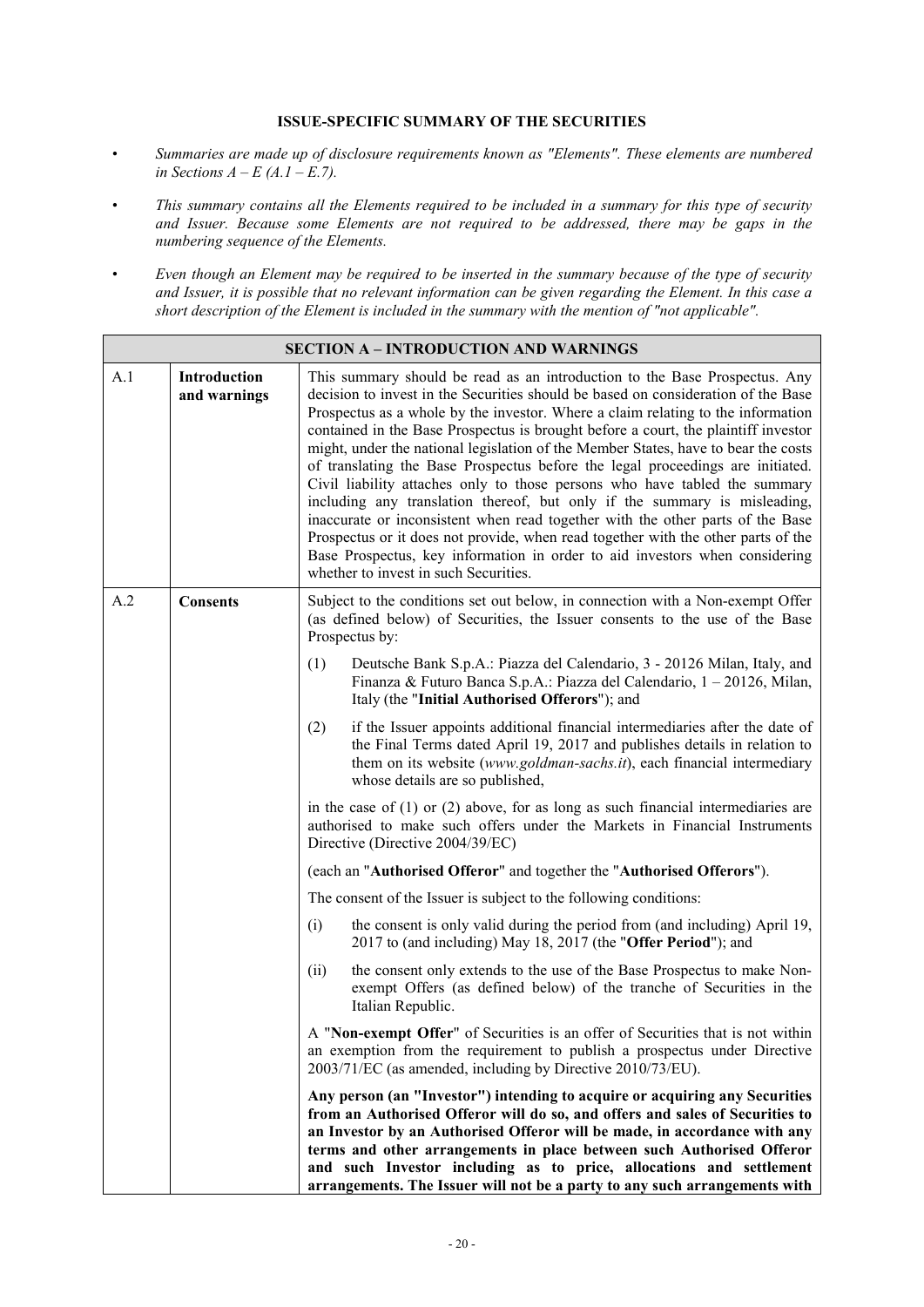|      |                                                                                          | Investors in connection with the offer or sale of the Securities and,<br>accordingly, the Base Prospectus and the Final Terms will not contain such<br>information and an Investor must obtain such information from the<br>Authorised Offeror. Information in relation to an offer to the public will be<br>made available at the time such sub-offer is made, and such information<br>will also be provided by the relevant Authorised Offeror at the time of such<br>offer.                                                                                                                                                                                                                                                                                                                                                                                                                                                                                                                                                                                                                                                                                                                                                                                                                                                                                                                                      |
|------|------------------------------------------------------------------------------------------|---------------------------------------------------------------------------------------------------------------------------------------------------------------------------------------------------------------------------------------------------------------------------------------------------------------------------------------------------------------------------------------------------------------------------------------------------------------------------------------------------------------------------------------------------------------------------------------------------------------------------------------------------------------------------------------------------------------------------------------------------------------------------------------------------------------------------------------------------------------------------------------------------------------------------------------------------------------------------------------------------------------------------------------------------------------------------------------------------------------------------------------------------------------------------------------------------------------------------------------------------------------------------------------------------------------------------------------------------------------------------------------------------------------------|
|      |                                                                                          | <b>SECTION B - ISSUERS AND GUARANTOR (IF APPLICABLE)</b>                                                                                                                                                                                                                                                                                                                                                                                                                                                                                                                                                                                                                                                                                                                                                                                                                                                                                                                                                                                                                                                                                                                                                                                                                                                                                                                                                            |
| B.1  | <b>Legal</b> and<br>commercial<br>name of the<br><b>Issuer</b>                           | Goldman Sachs International ("GSI" or the "Issuer").                                                                                                                                                                                                                                                                                                                                                                                                                                                                                                                                                                                                                                                                                                                                                                                                                                                                                                                                                                                                                                                                                                                                                                                                                                                                                                                                                                |
| B.2  | Domicile, legal<br>form, legislation<br>and country of<br>incorporation of<br>the Issuer | GSI is a private unlimited liability company incorporated in England and Wales.<br>GSI mainly operates under English law. The registered office of GSI is<br>Peterborough Court, 133 Fleet Street, London EC4A 2BB, England.                                                                                                                                                                                                                                                                                                                                                                                                                                                                                                                                                                                                                                                                                                                                                                                                                                                                                                                                                                                                                                                                                                                                                                                        |
| B.4b | <b>Known trends</b><br>with respect to<br>the Issuer                                     | GSI's prospects will be affected, potentially adversely, by developments in<br>global, regional and national economies, including in the United Kingdom,<br>movements and activity levels, in financial, commodities, currency and other<br>markets, interest rate movements, political and military developments<br>throughout the world, client activity levels and legal and regulatory<br>developments in the United Kingdom and other countries where the Issuer does<br>business.                                                                                                                                                                                                                                                                                                                                                                                                                                                                                                                                                                                                                                                                                                                                                                                                                                                                                                                             |
| B.5  | The Issuer's<br>group                                                                    | Goldman Sachs Group UK Limited, a company incorporated under English law,<br>has a 100 per cent. shareholding in GSI. Goldman Sachs (UK) L.L.C. is<br>established under the laws of the State of Delaware and has a 97.208 per cent.<br>interest in Goldman Sachs Group UK Limited. Goldman Sachs Ireland Group<br>Limited is established under the laws of Ireland and has a 2.792 per cent. interest<br>in Goldman Sachs Group UK Limited. Goldman Sachs Ireland LLC is<br>established under the laws of the State of Delaware and has a 100 per cent.<br>shareholding in Goldman Sachs Ireland Group Limited. Goldman Sachs Ireland<br>Group Holdings LLC is established under the laws of the State of Delaware and<br>has a 75 per cent. interest in Goldman Sachs Ireland LLC. Goldman Sachs<br>Global Holdings L.L.C. is established under the laws of the State of Delaware<br>and has a 25 per cent. interest in Goldman Sachs Ireland LLC. The Goldman,<br>Sachs & Co. L.L.C. is established under the laws of the State of Delaware and<br>has a one per cent. interest in Goldman Sachs Global Holdings L.L.C. The<br>Goldman Sachs Group, Inc. is established in Delaware and has a 100 per cent.<br>shareholding in Goldman Sachs Ireland Group Holdings LLC, The Goldman,<br>Sachs & Co. L.L.C. and Goldman Sachs (UK) L.L.C. and a 99 per cent. interest<br>in Goldman Sachs Global Holdings L.L.C. |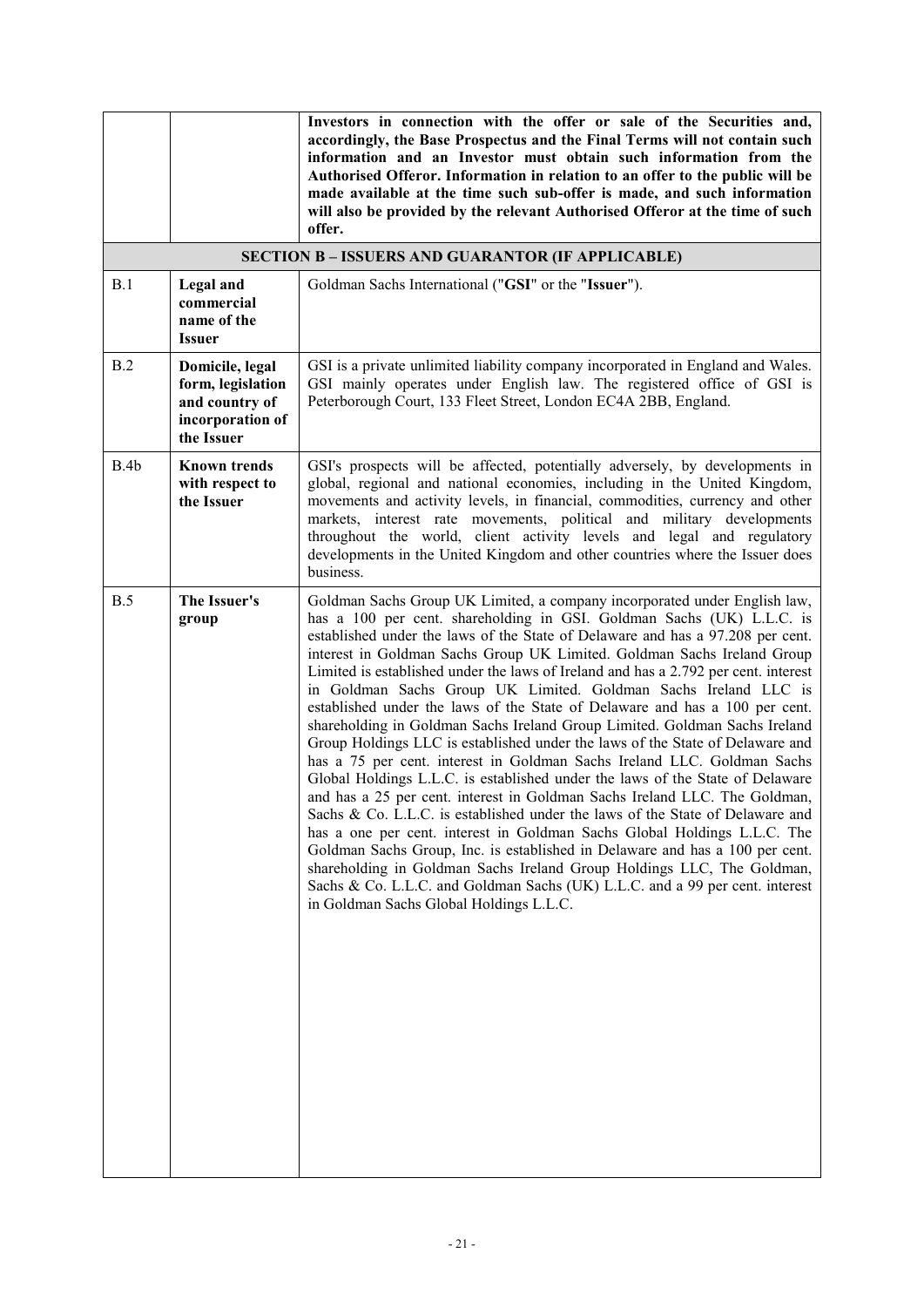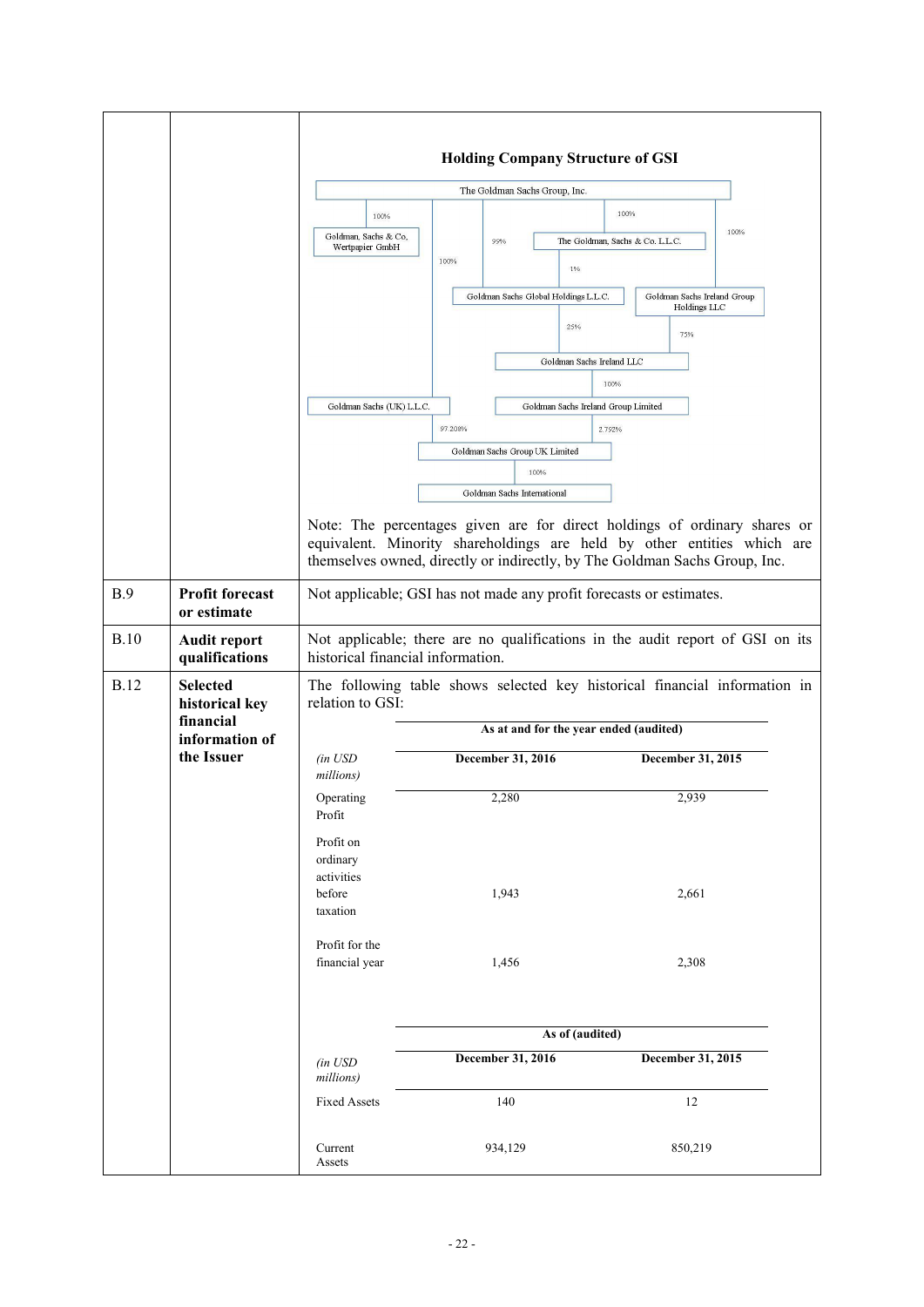|             |                                                                                          | Total<br>Shareholder's<br>funds    | 27,533                                                            | 26,353                                                                                                                                                                                                                                                                                                                                                                                                                       |
|-------------|------------------------------------------------------------------------------------------|------------------------------------|-------------------------------------------------------------------|------------------------------------------------------------------------------------------------------------------------------------------------------------------------------------------------------------------------------------------------------------------------------------------------------------------------------------------------------------------------------------------------------------------------------|
|             |                                                                                          | December 31, 2016.                 |                                                                   | There has been no material adverse change in the prospects of GSI since                                                                                                                                                                                                                                                                                                                                                      |
|             |                                                                                          |                                    | particular to GSI subsequent to December 31, 2016.                | There has been no significant change in the financial or trading position                                                                                                                                                                                                                                                                                                                                                    |
| <b>B.13</b> | <b>Recent events</b><br>material to the<br>evaluation of the<br><b>Issuer's solvency</b> |                                    | material extent relevant to the evaluation of GSI's solvency.     | Not applicable; there have been no recent events particular to GSI which are to a                                                                                                                                                                                                                                                                                                                                            |
| <b>B.14</b> | <b>Issuer's position</b>                                                                 | Please refer to Element B.5 above. |                                                                   |                                                                                                                                                                                                                                                                                                                                                                                                                              |
|             | in its corporate<br>group                                                                |                                    | depends on, entities within such group accordingly.               | GSI is part of a group of companies of which The Goldman Sachs Group, Inc. is<br>the holding company (the "Goldman Sachs Group") and transacts with, and                                                                                                                                                                                                                                                                     |
| <b>B.15</b> | Principal<br>activities                                                                  |                                    | merchant banking, stock brokerage and research.                   | The principal activities of GSI consist of securities underwriting and<br>distribution, trading of corporate debt and equity services, non-U.S. sovereign<br>debt and mortgage securities, execution of swaps and derivative instruments,<br>mergers and acquisitions, financial advisory services for restructurings/private<br>placements/lease and project financings, real estate brokerage and finance,                 |
| <b>B.16</b> | Ownership and<br>control of the<br><b>Issuer</b>                                         |                                    | has a 100 per cent. shareholding in GSI. See also Element B.5.    | Goldman Sachs Group UK Limited, a company incorporated under English law,                                                                                                                                                                                                                                                                                                                                                    |
|             |                                                                                          |                                    |                                                                   |                                                                                                                                                                                                                                                                                                                                                                                                                              |
|             |                                                                                          |                                    | <b>SECTION C - SECURITIES</b>                                     |                                                                                                                                                                                                                                                                                                                                                                                                                              |
| C.1         | Type and class<br>of Securities                                                          | (the "Securities").                |                                                                   | Cash settled Securities comprised of Index Linked Securities, being Five-Year<br>EUR Autocallable Certificates linked to the FTSE MIB Index, due May 26, 2022                                                                                                                                                                                                                                                                |
|             |                                                                                          | Sedol: BDWTYC5.                    |                                                                   | ISIN: GB00BDWTYC55; Common Code: 092338258; Valoren: 35911731;                                                                                                                                                                                                                                                                                                                                                               |
| C.2         | Currency                                                                                 |                                    | The currency of the Securities is Euro ("EUR").                   |                                                                                                                                                                                                                                                                                                                                                                                                                              |
| C.5         | <b>Restrictions on</b><br>the free<br>transferability                                    | state securities law.              |                                                                   | The Securities and (if applicable) securities to be delivered upon exercise or<br>settlement of the Securities may not be offered, sold or delivered within the<br>United States or to U.S. persons as defined in Regulation S under the Securities<br>Act ("Regulation S"), except pursuant to an exemption from, or in a transaction<br>not subject to, the registration requirements of the Securities Act and applicable |
|             |                                                                                          |                                    |                                                                   | Further, the Securities may not be acquired by, on behalf of, or with the assets of<br>any plans subject to ERISA or Section 4975 of the U.S. Internal Revenue Code<br>of 1986, as amended, other than certain insurance company general accounts.                                                                                                                                                                           |
|             |                                                                                          |                                    | Subject to the above, the Securities will be freely transferable. |                                                                                                                                                                                                                                                                                                                                                                                                                              |
| C.8         | <b>Rights attached</b><br>to the Securities                                              |                                    | conditions are governed under English law.                        | Rights: The Securities give the right to each holder of Securities (a "Holder") to<br>receive a potential return on the Securities (see Element C.18 below), together<br>with certain ancillary rights such as the right to receive notice of certain<br>determinations and events and to vote on future amendments. The terms and                                                                                           |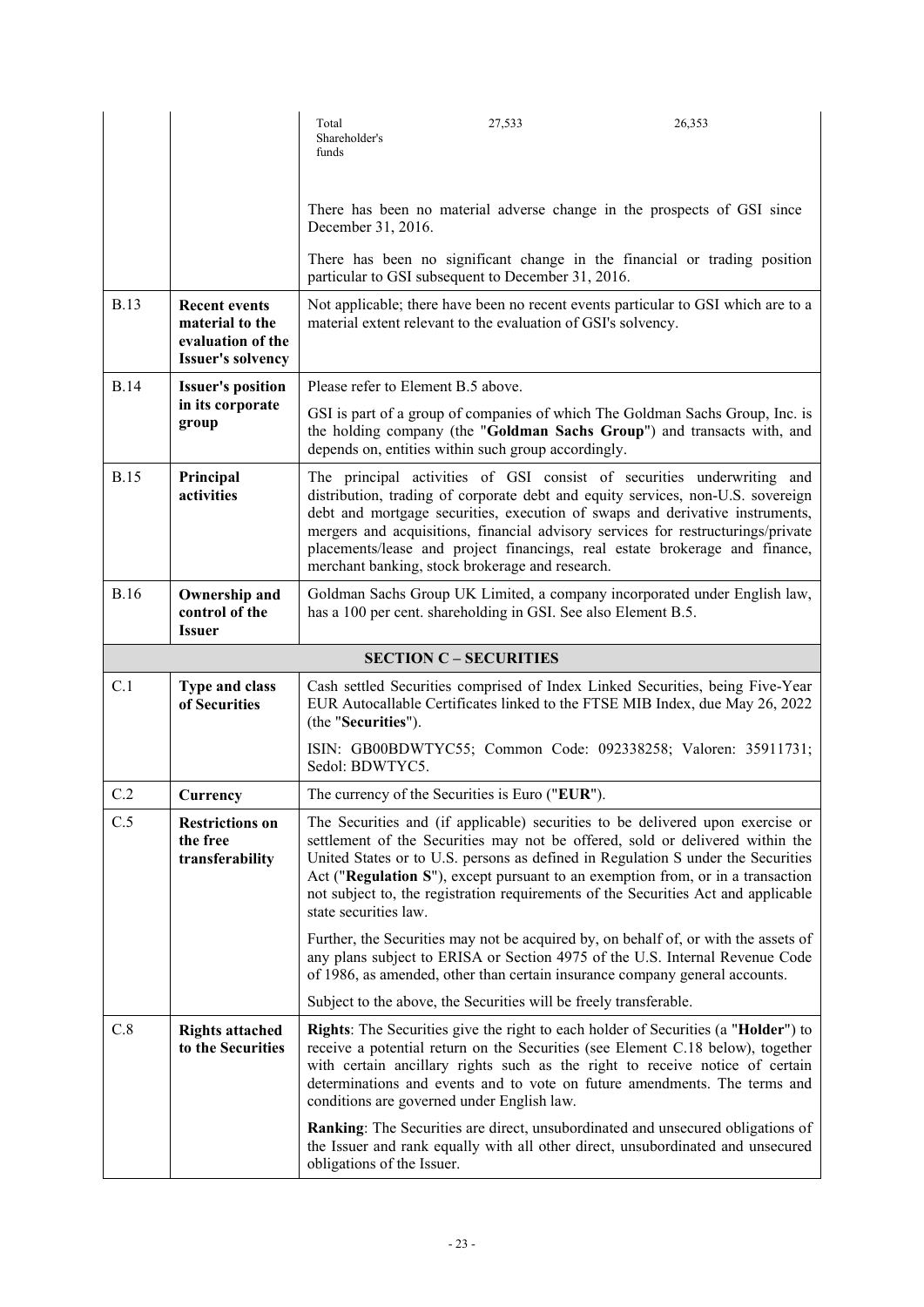|                                         |                                                            | Limitations to rights:                                                                                                                                                                                                                                                                                                                                                                                                                                                                                                                                                                                                                                                                                                             |  |  |
|-----------------------------------------|------------------------------------------------------------|------------------------------------------------------------------------------------------------------------------------------------------------------------------------------------------------------------------------------------------------------------------------------------------------------------------------------------------------------------------------------------------------------------------------------------------------------------------------------------------------------------------------------------------------------------------------------------------------------------------------------------------------------------------------------------------------------------------------------------|--|--|
|                                         |                                                            | Notwithstanding that the Securities are linked to the performance of the<br>underlying asset(s), Holders do not have any rights in respect of the<br>underlying asset(s).                                                                                                                                                                                                                                                                                                                                                                                                                                                                                                                                                          |  |  |
|                                         |                                                            | The terms and conditions of the Securities contain provisions for calling<br>meetings of Holders to consider matters affecting their interests generally<br>and these provisions permit defined majorities to bind all Holders,<br>including Holders who did not attend and vote at the relevant meeting and<br>Holders who voted in a manner contrary to the majority. Further, in<br>certain circumstances, the Issuer may amend the terms and conditions of<br>the Securities, without the Holders' consent.                                                                                                                                                                                                                    |  |  |
|                                         |                                                            | The terms and conditions of the Securities permit the Issuer and the<br>Calculation Agent (as the case may be), on the occurrence of certain<br>events and in certain circumstances, without the Holders' consent, to<br>make adjustments to the terms and conditions of the Securities, to redeem<br>the Securities prior to maturity (where applicable), to postpone valuation<br>of the underlying asset(s) or scheduled payments under the Securities, to<br>change the currency in which the Securities are denominated, to substitute<br>the Issuer with another permitted entity subject to certain conditions, and<br>to take certain other actions with regard to the Securities and the<br>underlying asset(s) (if any). |  |  |
| C.11                                    | <b>Admission</b> to<br>trading on a<br>regulated<br>market | Not applicable; the Securities will not be admitted to trading on any regulated<br>market, but application will be made to admit the Securities to trading on the<br>Euro TLX market, a multilateral trading facility organised and managed by Euro<br>TLX SIM S.p.A., which is not a regulated market for the purposes of Directive<br>2004/39/EC on Markets in Financial Instruments.                                                                                                                                                                                                                                                                                                                                            |  |  |
| C.15                                    | <b>Effect</b> of<br>underlying                             | The amount payable on the Securities will depend on the performance of the<br>underlying asset.                                                                                                                                                                                                                                                                                                                                                                                                                                                                                                                                                                                                                                    |  |  |
| instrument on<br>value of<br>investment |                                                            | If the Securities are not exercised early, then the cash settlement amount payable<br>on the maturity date will be determined in accordance with Element C.18 of this<br>Summary.                                                                                                                                                                                                                                                                                                                                                                                                                                                                                                                                                  |  |  |
|                                         |                                                            | If the Securities are exercised early following an Autocall Event, the Autocall<br>Event Amount payable on the Autocall Payment Date will be determined in<br>accordance with Element C.18 of this Summary.                                                                                                                                                                                                                                                                                                                                                                                                                                                                                                                        |  |  |
| C.16                                    | <b>Expiration or</b><br>maturity date                      | The maturity date is May 26, 2022, provided an Autocall Event does not occur<br>or the Securities are not otherwise exercised early and subject to adjustment for<br>non-business days or if the Final Reference Date is adjusted in accordance with<br>the terms and conditions.                                                                                                                                                                                                                                                                                                                                                                                                                                                  |  |  |
| C.17                                    | <b>Settlement</b><br>procedure                             | Settlement of the Securities shall take place through Euroclear Bank SA/NV /<br>Clearstream Banking, société anonyme.                                                                                                                                                                                                                                                                                                                                                                                                                                                                                                                                                                                                              |  |  |
|                                         |                                                            | The Issuer will have discharged its payment obligations by payment to, or to the<br>order of, the relevant clearing system in respect of the amount so paid.                                                                                                                                                                                                                                                                                                                                                                                                                                                                                                                                                                       |  |  |
| C.18                                    | Return on the                                              | The return on the Securities will derive from:                                                                                                                                                                                                                                                                                                                                                                                                                                                                                                                                                                                                                                                                                     |  |  |
|                                         | <b>Securities</b>                                          | the potential payment of an Autocall Event Amount following<br>$\bullet$<br>redemption of the Securities prior to scheduled maturity due to the<br>occurrence of an "Autocall Event" (as described below);                                                                                                                                                                                                                                                                                                                                                                                                                                                                                                                         |  |  |
|                                         |                                                            | the potential payment of a Non-scheduled Early Repayment Amount<br>upon an unscheduled early redemption of the Securities (as described<br>below); and                                                                                                                                                                                                                                                                                                                                                                                                                                                                                                                                                                             |  |  |
|                                         |                                                            | if the Securities are not previously exercised, or purchased and cancelled,<br>the payment of the Settlement Amount on the scheduled maturity date of<br>the Securities.                                                                                                                                                                                                                                                                                                                                                                                                                                                                                                                                                           |  |  |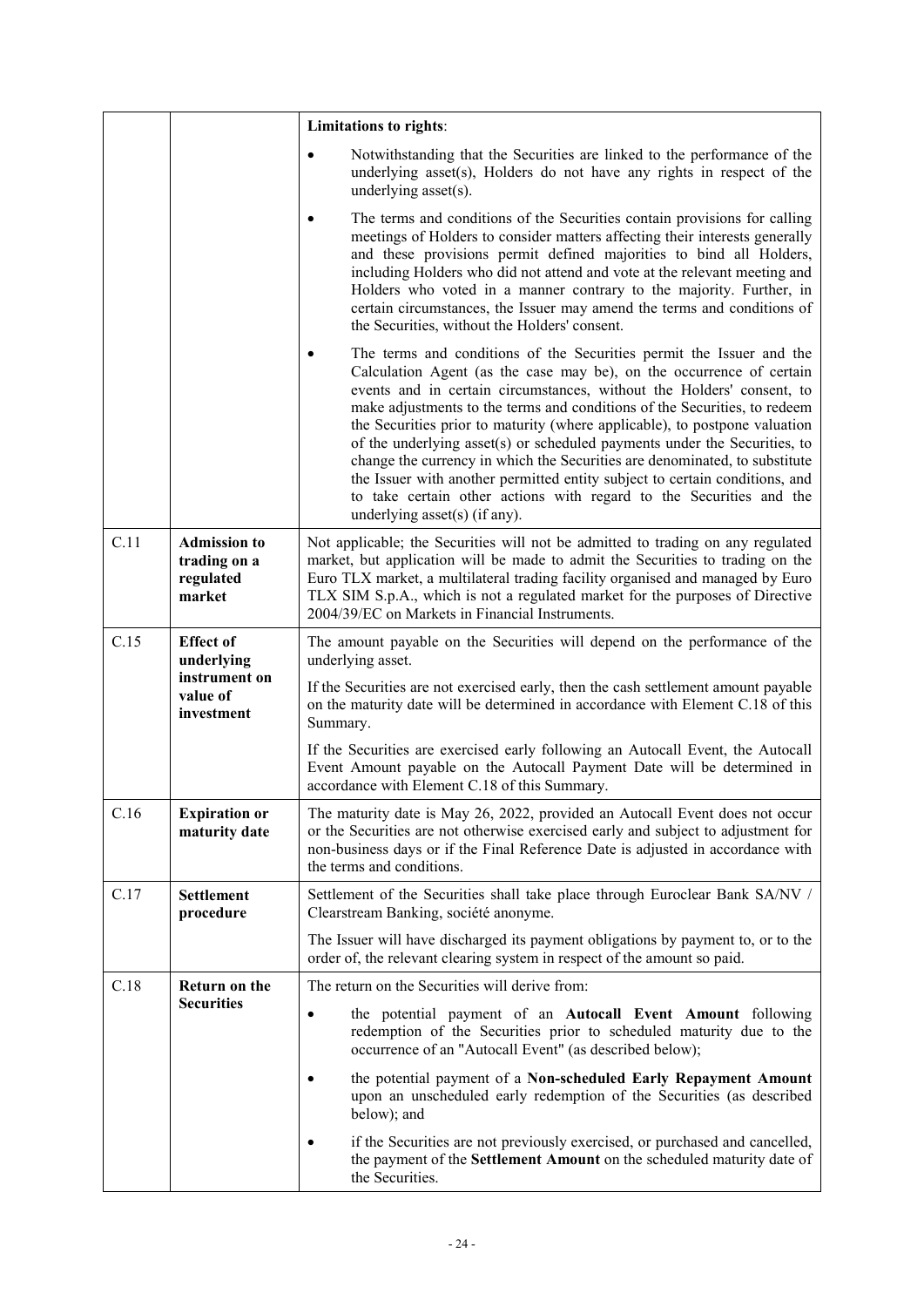|                                              | <b>Autocall</b>                                                                                                                                                                                                                                                                                                                                                                                                                                                                                                    |                                        |
|----------------------------------------------|--------------------------------------------------------------------------------------------------------------------------------------------------------------------------------------------------------------------------------------------------------------------------------------------------------------------------------------------------------------------------------------------------------------------------------------------------------------------------------------------------------------------|----------------------------------------|
| immediately following Autocall Payment Date. | If an Autocall Event occurs on an Autocall Observation Date, then the Issuer<br>shall exercise each Security on such Autocall Observation Date and shall pay the<br>Autocall Event Amount corresponding to such Autocall Observation Date on the                                                                                                                                                                                                                                                                   |                                        |
| Defined terms used above:                    |                                                                                                                                                                                                                                                                                                                                                                                                                                                                                                                    |                                        |
| Autocall Event: see below.<br>$\bullet$      |                                                                                                                                                                                                                                                                                                                                                                                                                                                                                                                    |                                        |
| $\bullet$<br>Date in the table below.        | <b>Autocall Event Amount:</b> the amount in the column entitled "Autocall"<br>Event Amount" in the same row as the relevant Autocall Observation                                                                                                                                                                                                                                                                                                                                                                   |                                        |
| $\bullet$                                    | Autocall Observation Date: each date set out in the column entitled<br>"Autocall Observation Date" in the table below, subject to adjustment in<br>accordance with the terms and conditions.                                                                                                                                                                                                                                                                                                                       |                                        |
|                                              | Autocall Payment Date: each date set out in the column entitled<br>"Autocall Payment Date" in the table below, subject to adjustment in<br>accordance with the terms and conditions.                                                                                                                                                                                                                                                                                                                               |                                        |
| <b>Autocall Observation</b><br>Date          | <b>Autocall Payment</b><br>Date                                                                                                                                                                                                                                                                                                                                                                                                                                                                                    | <b>Autocall Event</b><br><b>Amount</b> |
| May 21, 2018                                 | May 28, 2018                                                                                                                                                                                                                                                                                                                                                                                                                                                                                                       | <b>EUR 110</b>                         |
| May 20, 2019                                 | May 27, 2019                                                                                                                                                                                                                                                                                                                                                                                                                                                                                                       | <b>EUR 120</b>                         |
| May 19, 2020                                 | May 26, 2020                                                                                                                                                                                                                                                                                                                                                                                                                                                                                                       | <b>EUR 130</b>                         |
| May 19, 2021                                 | May 26, 2021                                                                                                                                                                                                                                                                                                                                                                                                                                                                                                       | <b>EUR 140</b>                         |
|                                              | <b>Autocall Event</b>                                                                                                                                                                                                                                                                                                                                                                                                                                                                                              |                                        |
| Autocall Observation Date.                   | An "Autocall Event" occurs if the Autocall Reference Value of the Asset on any<br>Autocall Observation Date is greater than or equal to its Autocall Level for such                                                                                                                                                                                                                                                                                                                                                |                                        |
| Defined terms used above:                    |                                                                                                                                                                                                                                                                                                                                                                                                                                                                                                                    |                                        |
| $\bullet$                                    | Asset Initial Price: the Initial Closing Price of the Asset.                                                                                                                                                                                                                                                                                                                                                                                                                                                       |                                        |
| ٠<br>Initial Price.                          | <b>Autocall Level:</b> in respect of the Asset, 100 per cent. (100%) of the Asset                                                                                                                                                                                                                                                                                                                                                                                                                                  |                                        |
| $\bullet$                                    | Autocall Reference Value: in respect of the Asset, the Reference Price<br>of the Asset on the relevant Autocall Observation Date.                                                                                                                                                                                                                                                                                                                                                                                  |                                        |
| $\bullet$                                    | Initial Closing Price: the closing index level of the Index on May 19,<br>2017, subject to adjustment in accordance with the terms and conditions.                                                                                                                                                                                                                                                                                                                                                                 |                                        |
| $\bullet$<br>date.                           | Reference Price: the closing index level of the Index for the relevant                                                                                                                                                                                                                                                                                                                                                                                                                                             |                                        |
|                                              | <b>Non-scheduled Early Repayment Amount</b>                                                                                                                                                                                                                                                                                                                                                                                                                                                                        |                                        |
|                                              | Unscheduled early redemption: The Securities may be redeemed prior to the<br>scheduled maturity (i) at the Issuer's option (a) if the Issuer determines a change<br>in applicable law has the effect that performance by the Issuer or its affiliates<br>under the Securities or hedging transactions relating to the Securities has become<br>(or there is a substantial likelihood in the immediate future that it will become)<br>unlawful or impracticable (in whole or in part), (b) where applicable, if the |                                        |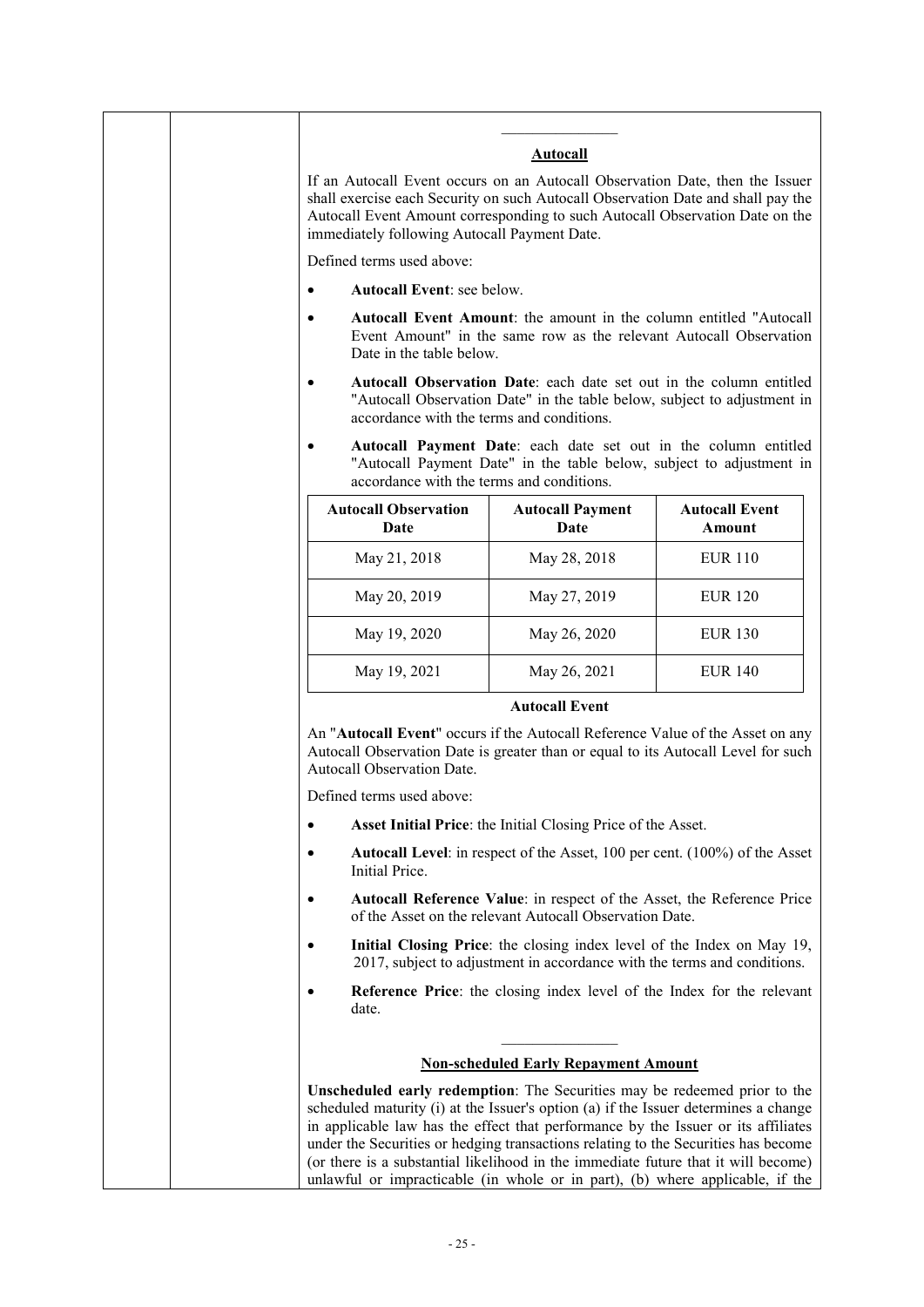|  |           | Calculation Agent determines that certain additional disruption events or<br>adjustment events as provided in the terms and conditions of the Securities have<br>occurred in relation to the underlying asset(s) or (ii) upon notice by a Holder<br>declaring such Securities to be immediately repayable due to the occurrence of<br>an event of default which is continuing.<br>In such case, the Non-scheduled Early Repayment Amount payable on such<br>unscheduled early redemption shall be, for each Security, an amount<br>representing the fair market value of the Security taking into account all relevant<br>factors less all costs incurred by the Issuer or any of its affiliates in connection<br>with such early redemption, including those related to unwinding of any<br>underlying and/or related hedging and funding arrangement. |
|--|-----------|---------------------------------------------------------------------------------------------------------------------------------------------------------------------------------------------------------------------------------------------------------------------------------------------------------------------------------------------------------------------------------------------------------------------------------------------------------------------------------------------------------------------------------------------------------------------------------------------------------------------------------------------------------------------------------------------------------------------------------------------------------------------------------------------------------------------------------------------------------|
|  |           | The Non-scheduled Early Repayment Amount may be less than your initial<br>investment and therefore you may lose some or all of your investment on an<br>unscheduled early redemption.                                                                                                                                                                                                                                                                                                                                                                                                                                                                                                                                                                                                                                                                   |
|  |           |                                                                                                                                                                                                                                                                                                                                                                                                                                                                                                                                                                                                                                                                                                                                                                                                                                                         |
|  |           | <b>Settlement Amount</b>                                                                                                                                                                                                                                                                                                                                                                                                                                                                                                                                                                                                                                                                                                                                                                                                                                |
|  |           | Unless previously exercised early, or purchased and cancelled, the Settlement<br>Amount payable in respect of each Security on the Maturity Date will be:                                                                                                                                                                                                                                                                                                                                                                                                                                                                                                                                                                                                                                                                                               |
|  |           | If a Trigger Event has not occurred, the Settlement Amount payable in respect of<br>each Security will be calculated in accordance with the formula below:                                                                                                                                                                                                                                                                                                                                                                                                                                                                                                                                                                                                                                                                                              |
|  |           | $CA \times Trigger Percentage$                                                                                                                                                                                                                                                                                                                                                                                                                                                                                                                                                                                                                                                                                                                                                                                                                          |
|  |           | If a Barrier Event has not occurred but a Trigger Event has occurred, the<br>Settlement Amount payable in respect of each Security will be calculated in<br>accordance with the formula below:                                                                                                                                                                                                                                                                                                                                                                                                                                                                                                                                                                                                                                                          |
|  |           | $CA \times Redemption Percentage$                                                                                                                                                                                                                                                                                                                                                                                                                                                                                                                                                                                                                                                                                                                                                                                                                       |
|  |           | If a Barrier Event has occurred and a Trigger Event has occurred, the Settlement<br>Amount payable in respect of each Security will be calculated in accordance<br>with the formula below:                                                                                                                                                                                                                                                                                                                                                                                                                                                                                                                                                                                                                                                              |
|  |           |                                                                                                                                                                                                                                                                                                                                                                                                                                                                                                                                                                                                                                                                                                                                                                                                                                                         |
|  |           | $CA \times \frac{Final$ Reference Value<br>Initial Reference Value                                                                                                                                                                                                                                                                                                                                                                                                                                                                                                                                                                                                                                                                                                                                                                                      |
|  |           | Defined terms used above:                                                                                                                                                                                                                                                                                                                                                                                                                                                                                                                                                                                                                                                                                                                                                                                                                               |
|  | $\bullet$ | CA: the Calculation Amount, being EUR 100.                                                                                                                                                                                                                                                                                                                                                                                                                                                                                                                                                                                                                                                                                                                                                                                                              |
|  | ٠         | Final Closing Price: the closing index level of the Index on the Final<br>Reference Date, subject to adjustment in accordance with the terms and<br>conditions.                                                                                                                                                                                                                                                                                                                                                                                                                                                                                                                                                                                                                                                                                         |
|  | $\bullet$ | Final Reference Date: May 19, 2022, subject to adjustment in<br>accordance with the terms and conditions.                                                                                                                                                                                                                                                                                                                                                                                                                                                                                                                                                                                                                                                                                                                                               |
|  | $\bullet$ | Final Reference Value: the Final Value of the Asset.                                                                                                                                                                                                                                                                                                                                                                                                                                                                                                                                                                                                                                                                                                                                                                                                    |
|  | $\bullet$ | Final Value: the Final Closing Price of the Asset.                                                                                                                                                                                                                                                                                                                                                                                                                                                                                                                                                                                                                                                                                                                                                                                                      |
|  | $\bullet$ | Initial Reference Value: the Initial Value of the Asset.                                                                                                                                                                                                                                                                                                                                                                                                                                                                                                                                                                                                                                                                                                                                                                                                |
|  | $\bullet$ | Initial Value: 100 per cent. (100%) of the Initial Closing Price of the<br>Asset.                                                                                                                                                                                                                                                                                                                                                                                                                                                                                                                                                                                                                                                                                                                                                                       |
|  | $\bullet$ | <b>Maturity Date:</b> May 26, 2022, subject to adjustment in accordance with<br>the terms and conditions.                                                                                                                                                                                                                                                                                                                                                                                                                                                                                                                                                                                                                                                                                                                                               |
|  | $\bullet$ | Redemption Percentage: 100 per cent. (100%).                                                                                                                                                                                                                                                                                                                                                                                                                                                                                                                                                                                                                                                                                                                                                                                                            |
|  | $\bullet$ | Trigger Percentage: 150 per cent. (150%).                                                                                                                                                                                                                                                                                                                                                                                                                                                                                                                                                                                                                                                                                                                                                                                                               |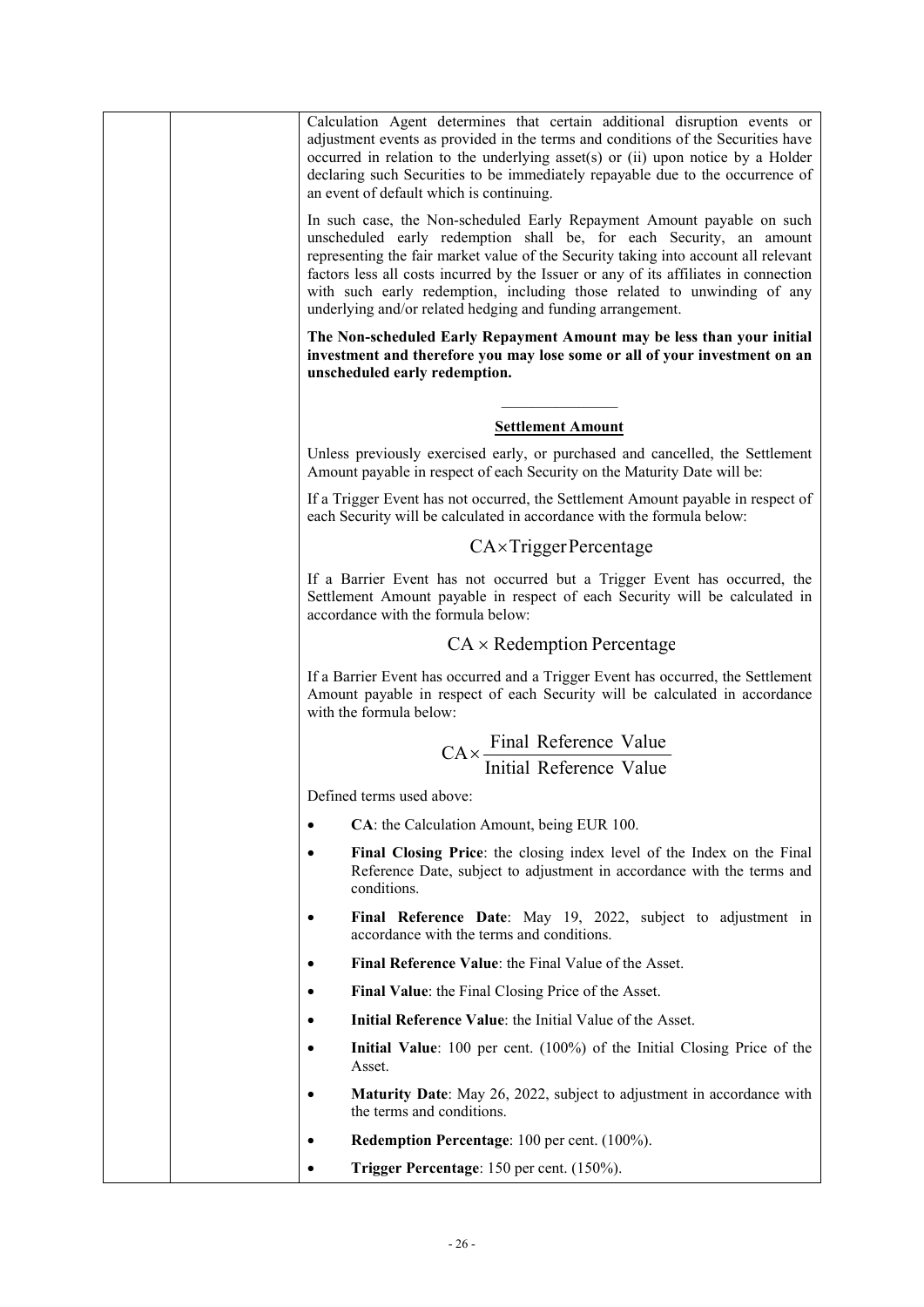|      |                                                             | <b>Trigger Event</b>                                                                                                                                                                                                                                                                                                                                                                                                                                                                                                                                                                                                                                                                           |                                                                                                                                                |                       |                                      |
|------|-------------------------------------------------------------|------------------------------------------------------------------------------------------------------------------------------------------------------------------------------------------------------------------------------------------------------------------------------------------------------------------------------------------------------------------------------------------------------------------------------------------------------------------------------------------------------------------------------------------------------------------------------------------------------------------------------------------------------------------------------------------------|------------------------------------------------------------------------------------------------------------------------------------------------|-----------------------|--------------------------------------|
|      |                                                             | A "Trigger Event" occurs if the Trigger Reference Value is less than the<br>Trigger Level.                                                                                                                                                                                                                                                                                                                                                                                                                                                                                                                                                                                                     |                                                                                                                                                |                       |                                      |
|      |                                                             | Defined terms used above:                                                                                                                                                                                                                                                                                                                                                                                                                                                                                                                                                                                                                                                                      |                                                                                                                                                |                       |                                      |
|      |                                                             | ٠<br>Initial Price.                                                                                                                                                                                                                                                                                                                                                                                                                                                                                                                                                                                                                                                                            | <b>Trigger Level:</b> in respect of the Asset, 100 per cent. (100%) of the Asset                                                               |                       |                                      |
|      |                                                             |                                                                                                                                                                                                                                                                                                                                                                                                                                                                                                                                                                                                                                                                                                | Trigger Reference Value: the Final Closing Price of the Asset.                                                                                 |                       |                                      |
|      |                                                             |                                                                                                                                                                                                                                                                                                                                                                                                                                                                                                                                                                                                                                                                                                |                                                                                                                                                | <b>Barrier Event</b>  |                                      |
|      |                                                             | Level.                                                                                                                                                                                                                                                                                                                                                                                                                                                                                                                                                                                                                                                                                         | A "Barrier Event" occurs if the Barrier Reference Value is less than the Barrier                                                               |                       |                                      |
|      |                                                             | Defined terms used above:                                                                                                                                                                                                                                                                                                                                                                                                                                                                                                                                                                                                                                                                      |                                                                                                                                                |                       |                                      |
|      |                                                             | Initial Price.                                                                                                                                                                                                                                                                                                                                                                                                                                                                                                                                                                                                                                                                                 | <b>Barrier Level</b> : in respect of the Asset, 70 per cent. (70%) of the Asset                                                                |                       |                                      |
|      |                                                             |                                                                                                                                                                                                                                                                                                                                                                                                                                                                                                                                                                                                                                                                                                | Barrier Reference Value: the Final Closing Price of the Asset.                                                                                 |                       |                                      |
| C.19 | <b>Exercise</b><br>price/final<br>reference price<br>of the |                                                                                                                                                                                                                                                                                                                                                                                                                                                                                                                                                                                                                                                                                                | The closing index level of the Index will be determined on May 19, 2022,<br>subject to adjustment in accordance with the terms and conditions. |                       |                                      |
|      | underlying                                                  |                                                                                                                                                                                                                                                                                                                                                                                                                                                                                                                                                                                                                                                                                                |                                                                                                                                                |                       |                                      |
| C.20 | The underlying<br>asset                                     |                                                                                                                                                                                                                                                                                                                                                                                                                                                                                                                                                                                                                                                                                                | The underlying asset is specified in the column entitled "Asset" (the<br>"Underlying Asset" or the "Asset"), in the table below.               |                       |                                      |
|      |                                                             | <b>Asset</b>                                                                                                                                                                                                                                                                                                                                                                                                                                                                                                                                                                                                                                                                                   | <b>Bloomberg page</b>                                                                                                                          | <b>Reuters screen</b> | <b>Index Sponsor</b>                 |
|      |                                                             | FTSE MIB Index                                                                                                                                                                                                                                                                                                                                                                                                                                                                                                                                                                                                                                                                                 | FTSEMIB <index></index>                                                                                                                        | <b>FTMIB</b>          | <b>FTSE</b> International<br>Limited |
|      |                                                             | $\bullet$<br>"Asset".                                                                                                                                                                                                                                                                                                                                                                                                                                                                                                                                                                                                                                                                          | Index: the index set forth in the table above in the column entitled                                                                           |                       |                                      |
|      | <b>SECTION D - RISKS</b>                                    |                                                                                                                                                                                                                                                                                                                                                                                                                                                                                                                                                                                                                                                                                                |                                                                                                                                                |                       |                                      |
| D.2  | Key risks that<br>are specific to<br>the Issuer             | The payment of any amount due on the Securities is subject to our credit risk.<br>The Securities are our unsecured obligations. The Securities are not bank<br>deposits and are not insured or guaranteed by the UK Financial Services<br>Compensation Scheme or any other government or governmental or private<br>agency, or deposit protection scheme in any jurisdiction. The value of and return<br>on your securities will be subject to our credit risk and to changes in the market's<br>view of our creditworthiness.                                                                                                                                                                 |                                                                                                                                                |                       |                                      |
|      |                                                             | References in Element B.12 above to the "prospects" and "financial or trading<br>position" of the Issuer, are specifically to the Issuer's ability to meet its full<br>payment obligations under the Securities in a timely manner. Material<br>information about the Issuer's financial condition and prospects is included in<br>GSI's annual and interim reports. You should be aware, however, that each of<br>the key risks highlighted below could have a material adverse effect on the<br>Issuer's businesses, operations, financial and trading position and prospects,<br>which, in turn, could have a material adverse effect on the return investors<br>receive on the Securities. |                                                                                                                                                |                       |                                      |
|      |                                                             |                                                                                                                                                                                                                                                                                                                                                                                                                                                                                                                                                                                                                                                                                                | The Issuer is subject to a number of key risks:                                                                                                |                       |                                      |
|      |                                                             | $\bullet$<br>generally.                                                                                                                                                                                                                                                                                                                                                                                                                                                                                                                                                                                                                                                                        | GSI's businesses have been and may continue to be adversely affected by<br>conditions in the global financial markets and economic conditions  |                       |                                      |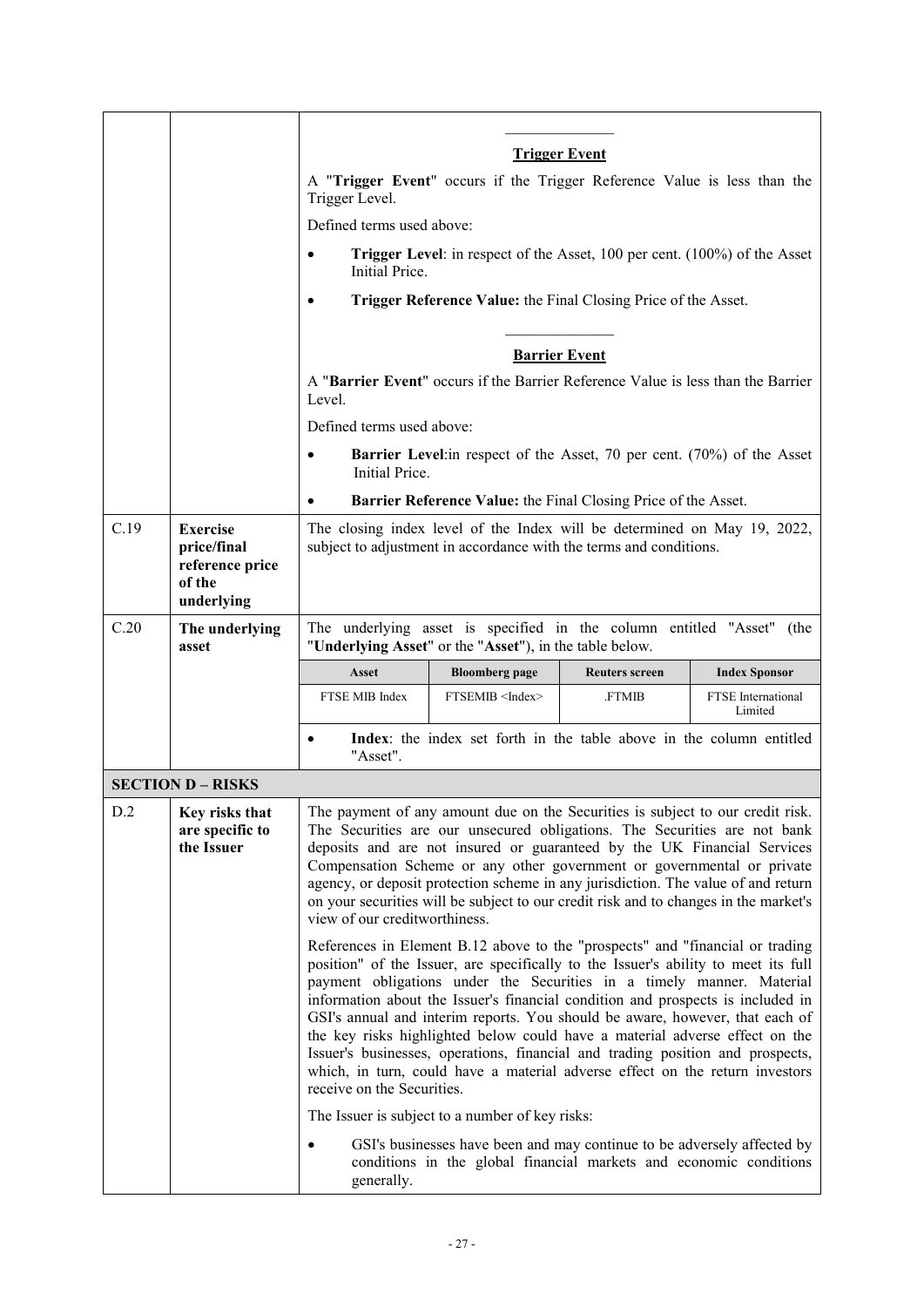|  | $\bullet$ | GSI's businesses and those of its clients are subject to extensive and<br>pervasive regulation around the world.                                                                                                                                                                                                                                         |
|--|-----------|----------------------------------------------------------------------------------------------------------------------------------------------------------------------------------------------------------------------------------------------------------------------------------------------------------------------------------------------------------|
|  | ٠         | GSI's businesses have been and may be adversely affected by declining<br>asset values. This is particularly true for those businesses in which it has<br>net "long" positions, receives fees based on the value of assets managed,<br>or receives or posts collateral.                                                                                   |
|  | ٠         | GSI's businesses have been and may be adversely affected by disruptions<br>in the credit markets, including reduced access to credit and higher costs<br>of obtaining credit.                                                                                                                                                                            |
|  |           | GSI's market-making activities have been and may be affected by<br>changes in the levels of market volatility.                                                                                                                                                                                                                                           |
|  |           | GSI's investment banking, client execution and investment management<br>businesses have been adversely affected and may continue to be<br>adversely affected by market uncertainty or lack of confidence among<br>investors and CEOs due to general declines in economic activity and<br>other unfavourable economic, geopolitical or market conditions. |
|  | ٠         | GSI's investment management business may be affected by the poor<br>investment performance of its investment products.                                                                                                                                                                                                                                   |
|  | $\bullet$ | GSI may incur losses as a result of ineffective risk management processes<br>and strategies.                                                                                                                                                                                                                                                             |
|  |           | GSI's liquidity, profitability and businesses may be adversely affected by<br>an inability to access the debt capital markets or to sell assets or by a<br>reduction in its credit ratings or by an increase in its credit spreads.                                                                                                                      |
|  | $\bullet$ | A failure to appropriately identify and address potential conflicts of<br>interest could adversely affect GSI's businesses.                                                                                                                                                                                                                              |
|  | $\bullet$ | A failure in GSI's operational systems or infrastructure, or those of third<br>parties, as well as human error, could impair GSI's' liquidity, disrupt<br>GSI's businesses, result in the disclosure of confidential information,<br>damage GSI's reputation and cause losses.                                                                           |
|  | ٠         | A failure to protect GSI's computer systems, networks and information,<br>and GSI's clients' information, against cyber-attacks and similar threats<br>could impair GSI's ability to conduct GSI's businesses, result in the<br>disclosure, theft or destruction of confidential information, damage GSI's<br>reputation and cause losses.               |
|  |           | GSI's businesses, profitability and liquidity may be adversely affected by<br>deterioration in the credit quality of, or defaults by, third parties who owe<br>GSI money, securities or other assets or whose securities or obligations<br>GSI holds.                                                                                                    |
|  |           | Concentration of risk increases the potential for significant losses in GSI's<br>market-making, underwriting, investing and lending activities.                                                                                                                                                                                                          |
|  |           | The financial services industry is both highly competitive and<br>interrelated.                                                                                                                                                                                                                                                                          |
|  |           | GSI faces enhanced risks as new business initiatives lead it to transact<br>with a broader array of clients and counterparties and exposes it to new<br>asset classes and new markets.                                                                                                                                                                   |
|  |           | Derivative transactions and delayed settlements may expose GSI to<br>unexpected risk and potential losses.                                                                                                                                                                                                                                               |
|  |           | GSI's businesses may be adversely affected if GSI is unable to hire and<br>retain qualified employees.                                                                                                                                                                                                                                                   |
|  |           | GSI may be adversely affected by increased governmental and regulatory                                                                                                                                                                                                                                                                                   |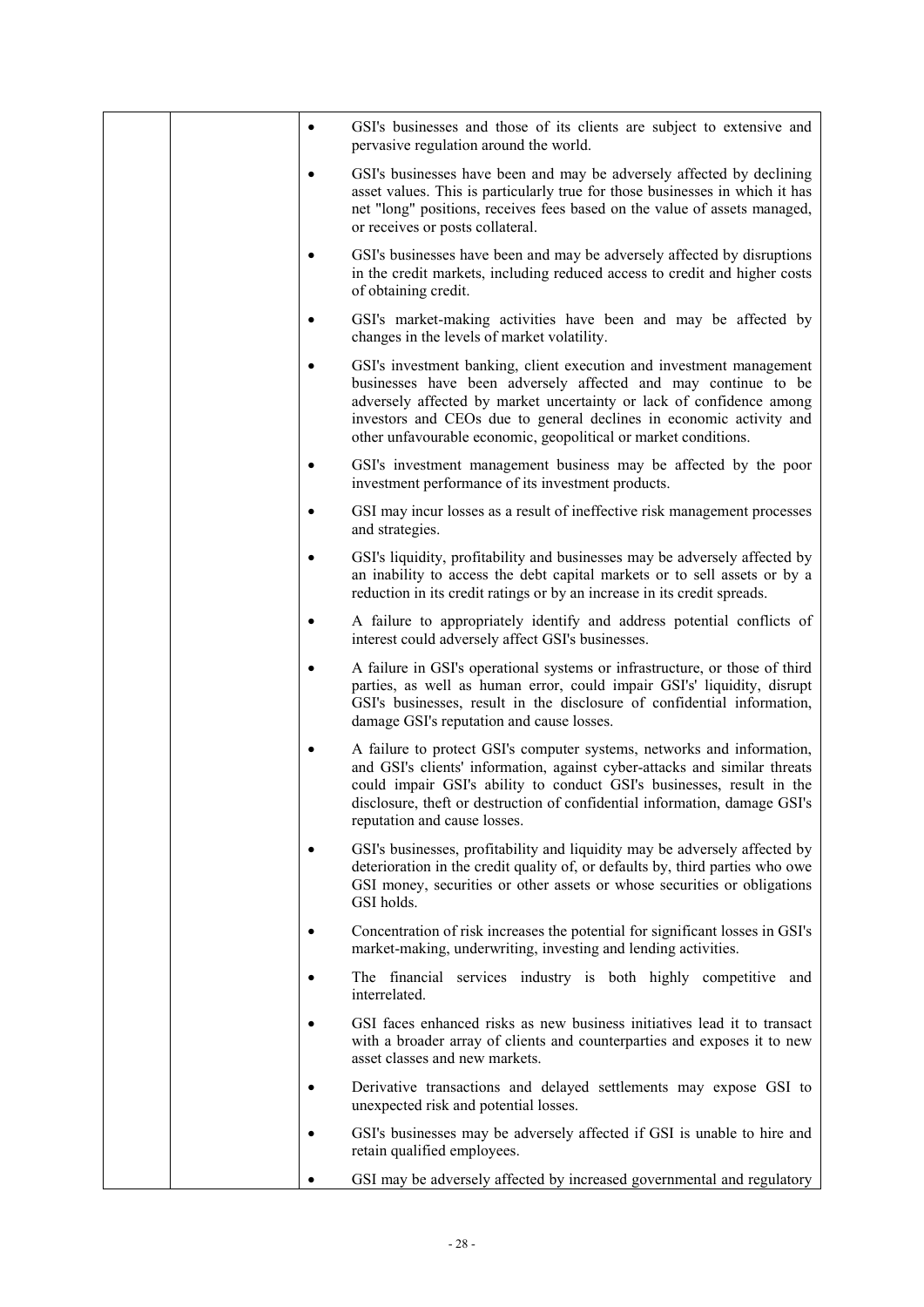|     |                                                     |           | scrutiny or negative publicity.                                                                                                                                                                                                                                                                     |
|-----|-----------------------------------------------------|-----------|-----------------------------------------------------------------------------------------------------------------------------------------------------------------------------------------------------------------------------------------------------------------------------------------------------|
|     |                                                     | $\bullet$ | Substantial legal liability or significant regulatory action against GSI<br>could have material adverse financial effects or cause significant<br>reputational harm to GSI, which in turn could seriously harm GSI's<br>business prospects.                                                         |
|     |                                                     | ٠         | The growth of electronic trading and the introduction of new trading<br>technology may adversely affect GSI's business and may increase<br>competition.                                                                                                                                             |
|     |                                                     |           | GSI's commodities activities, particularly its power generation interests<br>and physical commodities activities, subject GSI to extensive regulation,<br>potential catastrophic events and environmental, reputational and other<br>risks that may expose it to significant liabilities and costs. |
|     |                                                     | ٠         | In conducting its businesses around the world, GSI is subject to political,<br>economic, legal, operational and other risks that are inherent in operating<br>in many countries.                                                                                                                    |
|     |                                                     | $\bullet$ | GSI may incur losses as a result of unforeseen or catastrophic events,<br>including the emergence of a pandemic, terrorist attacks, extreme<br>weather events or other natural disasters.                                                                                                           |
| D.6 | Key risks that<br>are specific to<br>the Securities | $\bullet$ | Your capital is at risk. Depending on the performance of the<br>underlying asset(s), you may lose some or all of your investment.                                                                                                                                                                   |
|     |                                                     | $\bullet$ | You could also lose some or all of your investment in the Securities<br>where:                                                                                                                                                                                                                      |
|     |                                                     |           | $\circ$<br>We (as Issuer) fail or are otherwise unable to meet our payment<br>obligations;                                                                                                                                                                                                          |
|     |                                                     |           | $\circ$<br>You do not hold your Securities to maturity and the secondary sale<br>price you receive is less than the original purchase price; or                                                                                                                                                     |
|     |                                                     |           | $\circ$<br>Your Securities are redeemed early due to an unexpected event<br>and the amount you receive is less than the original purchase price.                                                                                                                                                    |
|     |                                                     |           | The estimated value of your Securities (as determined by reference to<br>pricing models used by us) at the time the terms and conditions of your<br>Securities are set on the trade date, will be less than the original issue<br>price of your Securities.                                         |
|     |                                                     | $\bullet$ | Your Securities may not have an active trading market, and you may be<br>unable to dispose of them.                                                                                                                                                                                                 |
|     |                                                     | ٠         | We give no assurance that application for listing and admission to trading<br>will be granted (or, if granted, will be granted by the issue date) or that an<br>active trading market in the Securities will develop. We may discontinue<br>any such listing at any time.                           |
|     |                                                     |           | The potential for the value of the Securities to increase is limited as the<br>performance of the underlying asset(s) to which the Securities are linked<br>is capped.                                                                                                                              |
|     |                                                     |           | Risks associated with Securities linked to underlying asset(s):                                                                                                                                                                                                                                     |
|     |                                                     | $\bullet$ | The value and return on the Securities depends on the performance of<br>such underlying asset(s), which may be subject to unpredictable change<br>over time.                                                                                                                                        |
|     |                                                     |           | Past performance of an underlying asset is not indicative of future<br>performance.                                                                                                                                                                                                                 |
|     |                                                     |           | You will not have any rights of ownership in the underlying asset(s), and<br>our obligations under the Securities to you are not secured by any assets.                                                                                                                                             |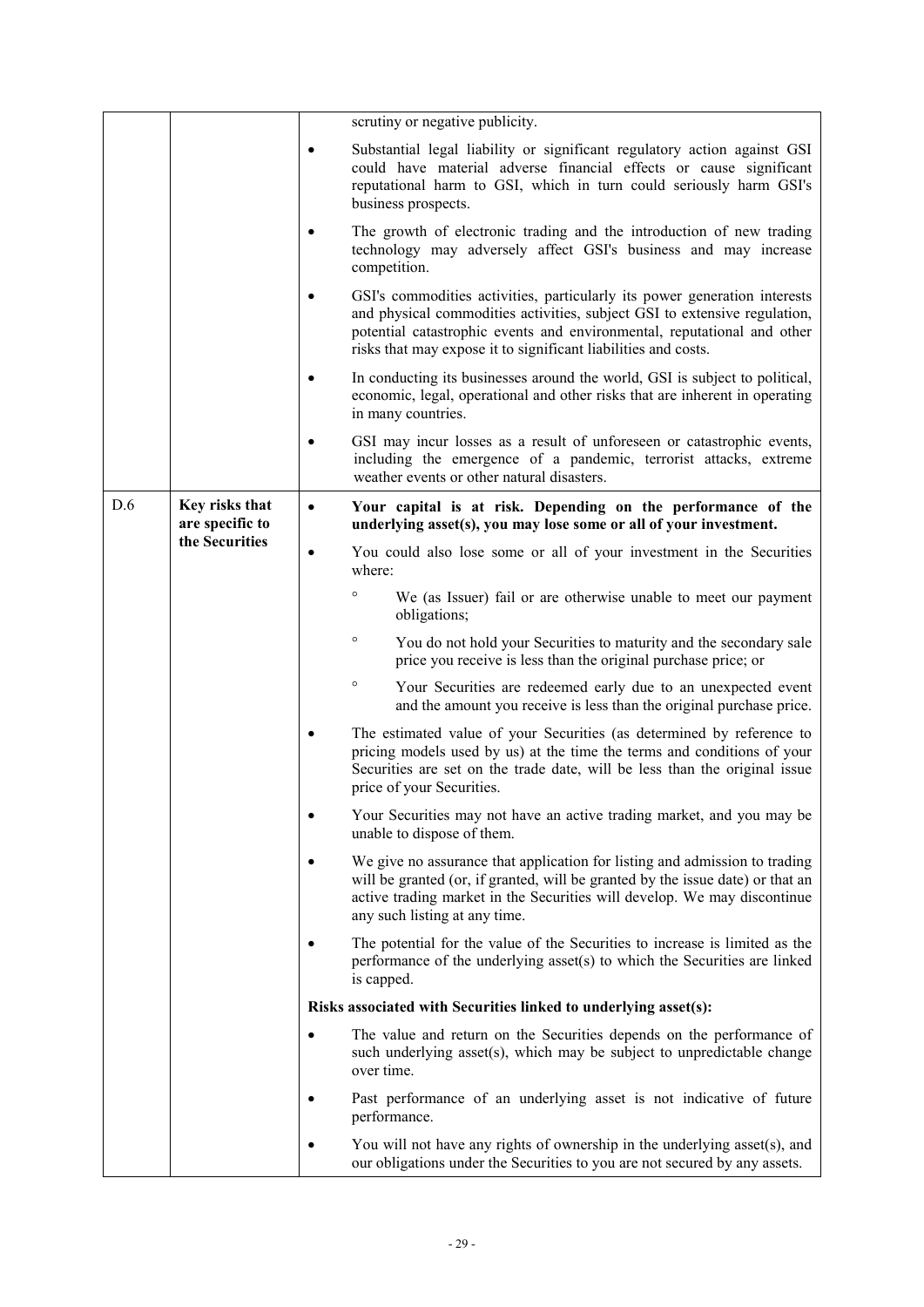|                              |                                                        | Following a disruption event, the valuation of the underlying asset(s) may<br>be postponed and/or valued by us (as Calculation Agent) in our<br>discretion.                                                                                                                                                                                                                                                                                                                                                                                                                                                                                                                                                                                                                         |  |  |  |
|------------------------------|--------------------------------------------------------|-------------------------------------------------------------------------------------------------------------------------------------------------------------------------------------------------------------------------------------------------------------------------------------------------------------------------------------------------------------------------------------------------------------------------------------------------------------------------------------------------------------------------------------------------------------------------------------------------------------------------------------------------------------------------------------------------------------------------------------------------------------------------------------|--|--|--|
|                              |                                                        | Following the occurrence of certain extraordinary events in relation to the<br>underlying asset(s) or in relation to index linked securities, following the<br>occurrence of an index adjustment event, depending on the terms and<br>conditions of the particular Securities, amongst other potential<br>consequences, the terms and conditions of your Securities may be<br>adjusted, the underlying asset may be substituted, or the Securities may<br>be redeemed early at the non-scheduled early repayment amount. Such<br>amount may be less than your initial investment and you could lose some<br>or all of your investment.                                                                                                                                              |  |  |  |
|                              |                                                        | <b>Risks associated with Index Linked Securities:</b>                                                                                                                                                                                                                                                                                                                                                                                                                                                                                                                                                                                                                                                                                                                               |  |  |  |
|                              |                                                        | The performance of indices is dependent upon many unpredictable<br>$\bullet$<br>factors, including in relation to its underlying components.                                                                                                                                                                                                                                                                                                                                                                                                                                                                                                                                                                                                                                        |  |  |  |
|                              |                                                        | You may receive a lower return on the Securities than you would have<br>received from investing in the components of the index directly because<br>the index level may reflect the prices of such index components without<br>including the value of dividends paid on those components.                                                                                                                                                                                                                                                                                                                                                                                                                                                                                            |  |  |  |
|                              |                                                        | The sponsor of an index may take any actions in respect of the index<br>$\bullet$<br>without regard to your interests as holders of the Securities, and any of<br>these actions could negatively affect the value of and return on the<br>Securities.                                                                                                                                                                                                                                                                                                                                                                                                                                                                                                                               |  |  |  |
|                              |                                                        | In certain circumstances, we (as Calculation Agent) may substitute the<br>underlying asset for another index (or basket of indices).                                                                                                                                                                                                                                                                                                                                                                                                                                                                                                                                                                                                                                                |  |  |  |
|                              |                                                        | Your Securities may be adjusted or redeemed prior to maturity due to a<br>change in law. Any such adjustment may have a negative effect on the<br>value of and return on your Securities; the amount you receive following<br>an early redemption may be less than your initial investment and you<br>could lose some or all of your investment.                                                                                                                                                                                                                                                                                                                                                                                                                                    |  |  |  |
|                              |                                                        | The Issuer of your Securities may be substituted with another company.                                                                                                                                                                                                                                                                                                                                                                                                                                                                                                                                                                                                                                                                                                              |  |  |  |
|                              |                                                        | We may amend the terms and conditions of your Securities in certain<br>circumstances without your consent.                                                                                                                                                                                                                                                                                                                                                                                                                                                                                                                                                                                                                                                                          |  |  |  |
| <b>SECTION E - THE OFFER</b> |                                                        |                                                                                                                                                                                                                                                                                                                                                                                                                                                                                                                                                                                                                                                                                                                                                                                     |  |  |  |
| E.2b                         | <b>Reasons for the</b><br>offer and use of<br>proceeds | The net proceeds of the offer will be used in the general business of the Issuer.                                                                                                                                                                                                                                                                                                                                                                                                                                                                                                                                                                                                                                                                                                   |  |  |  |
| E.3                          | <b>Terms</b> and<br>conditions of the<br>offer         | An offer of the Securities may be made other than pursuant to Article $3(2)$ of the<br>Prospectus Directive in the Italian Republic ("Public Offer Jurisdiction")<br>during the period from (and including) April 19, 2017 to (and including) May<br>18, 2017 ("Offer Period") by the Authorised Offeror.                                                                                                                                                                                                                                                                                                                                                                                                                                                                           |  |  |  |
|                              |                                                        | The Offer Period for the Securities placed in Italy outside the premises of the<br>placers ("door-to-door"), pursuant to Article 30 of Legislative Decree No. 58 of<br>February 24, 1998, as amended (the "Financial Services Act") shall be from and<br>including April 19, 2017 to and including May 11, 2017. Pursuant to Article 30,<br>paragraph 6, of the Financial Service Act, the effects of the subscriptions made<br>"door-to-door" are suspended for a period of seven days from the date of the<br>subscription. During such period, investors have the right to withdraw from the<br>subscription without any charge or fee, by means of notification to the relevant<br>placer.<br>In the event that the Certificates are placed in Italy via distance communication |  |  |  |
|                              |                                                        | techniques, including subscriptions made through a website, the Offer Period                                                                                                                                                                                                                                                                                                                                                                                                                                                                                                                                                                                                                                                                                                        |  |  |  |